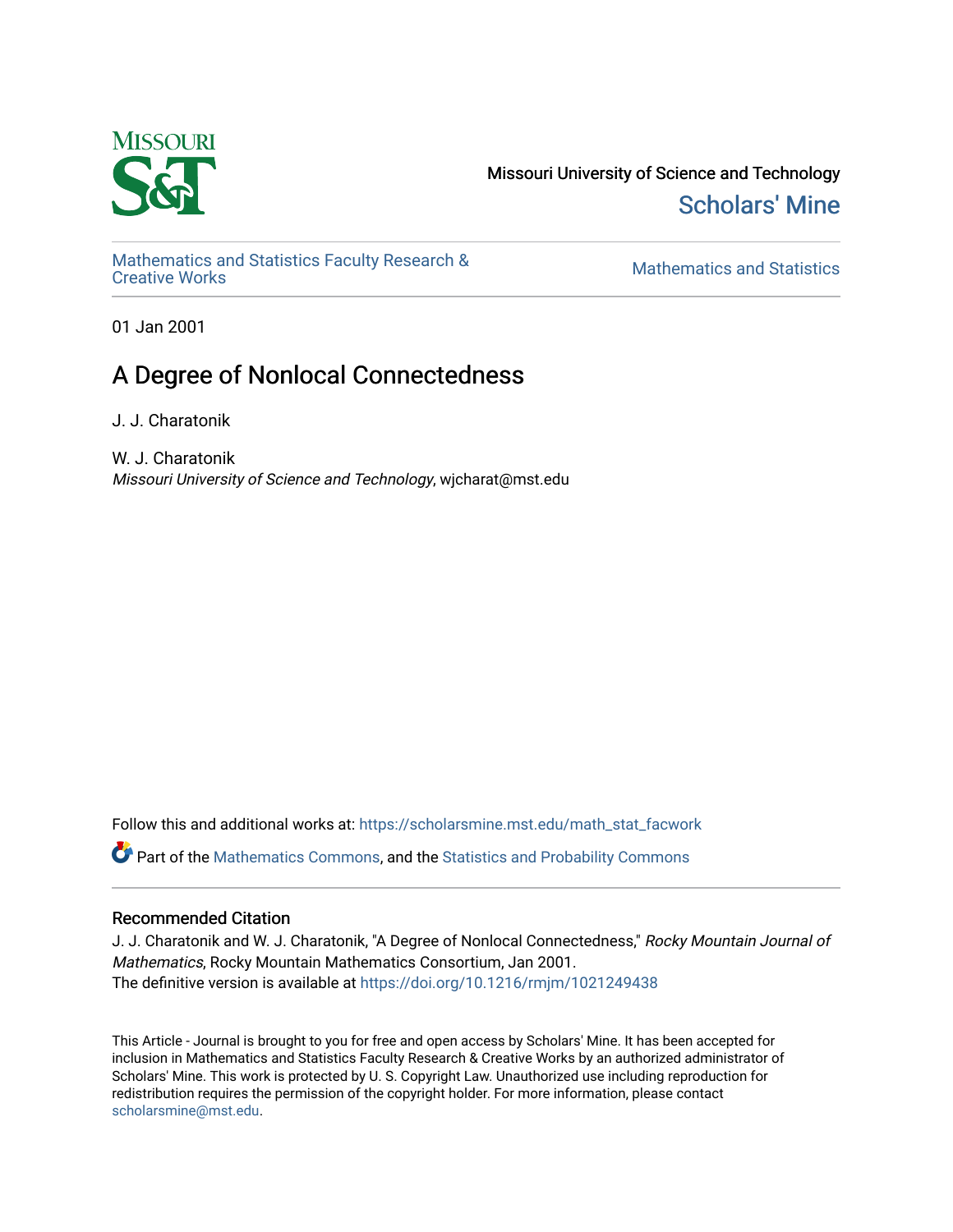**ROCKY MOUNTAIN** JOURNAL OF MATHEMATICS Volume 31, Number 4, Winter 2001

#### **A DEGREE OF NONLOCAL CONNECTEDNESS**

JANUSZ J. CHARATONIK AND WLODZIMIERZ J. CHARATONIK

ABSTRACT. To any continuum  $X$  we assign an ordinal number (or the symbol  $\infty$ ) s(X), called the degree of nonlocal connectedness of  $X$ . We show that  $(1)$  the degree cannot be increased under continuous surjections; (2) for hereditarily unicoherent continua  $X$ , the degree of a subcontinuum of  $X$  is less than or equal to  $s(X)$ ; (3)  $s(C(X)) \leq s(X)$ , where  $C(X)$ denotes the hyperspace of subcontinua of a continuum  $X$ . We also investigate the degrees of Cartesian products and inverse limits. As an application we construct an uncountable family of metric continua X homeomorphic to  $C(X)$ .

**Introduction.** The idea of using ordinal numbers as a "measure" of some local or global properties of (compact) spaces is not new. Usually these properties are related to (non-)connectedness, and the defined "measure" can be used as a tool in studying various other properties of investigated spaces, both structural (internal) and mapping (external) ones. For example, Iliadis in [**14**] defines the notion of a normal sequence for hereditarily decomposable and hereditarily unicoherent metric continua (i.e., for  $\lambda$ -dendroids) as follows. Let X be such a continuum. A continuum  $H \subset X$  is said to be in  $\mathcal{I}(X)$  if, given any decomposition of  $X$  into finitely many subcontinua,  $H$  is contained in one element of the decomposition. Let  $\Sigma = \{H_\alpha : \alpha < \lambda\}$  be a transfinite sequence of subcontinua of X, where  $\lambda$  is some countable ordinal number. Then  $\Sigma$  is called a *normal sequence* if (i)  $H_0 = X$ , (ii)  $H_{\beta} = \mathcal{I}(H_{\alpha})$  for ordinals  $\beta = \alpha + 1$ , (iii)  $H_{\beta} = \bigcap \{H_{\alpha} : \alpha < \beta\}$ for limit ordinals  $\beta$ , and (iv) for each  $\alpha < \lambda$  the continuum  $H_{\alpha}$  is nondegenerate. The least upper bound (or minimum)  $k(X)$  of the lengths of all normal sequences in X is called the *depth* of X. The concept was used to study various phenomena in  $\lambda$ -dendroids. For its modification, see [**31**].

Copyright C 2001 Rocky Mountain Mathematics Consortium

<sup>2000</sup> AMS Mathematics Subject Classification. Primary 54D05, 54F15, Secondary 54B20.

Key words and phrases. Cartesian product, continuum, degree, hereditarily unicoherent, hyperspace, inverse limit, locally connected, ordinal number. Received by the editors on May 12, 2000.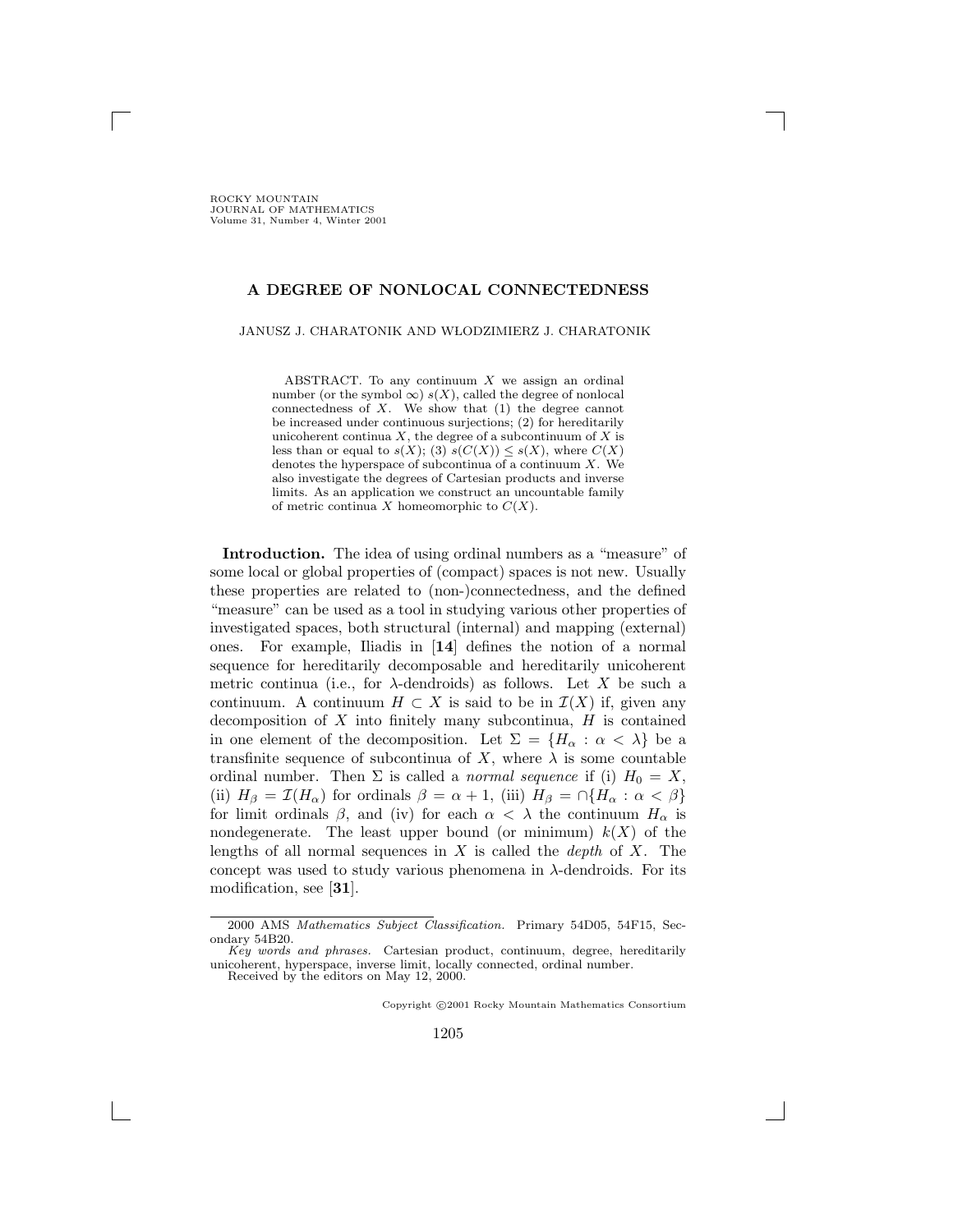A similar idea was applied by Mohler [**24**] to define the notion of the depth of tranches in  $\lambda$ -dendroids, and earlier by the first-named author in [**3**] to establish the degree of nonlocal connectedness (for hereditarily unicoherent metric continua) and by Lelek in defining the nonconnectivity index of a space at a point [20, p. 360]. Note that the concepts introduced in [**3**], [**14**], [**24**] or in [**31**] can be applied not to all continua, but to hereditarily unicoherent ones or to  $\lambda$ -dendroids only, and these in [**14**], [**24**] and in [**31**] are global ones in the sense that they describe the structure of a continuum in the whole, not locally. The concept introduced by Lelek in [**20**] can be applied to all separable metric spaces, but again its nature is rather global than local. For compact metric spaces, a very interesting approach to define a suitable concept of a "measure" of nonlocal connectedness was made by Prajs in [**28**]. Unfortunately, no proofs of its properties are given in that paper and, until now, the author has not published his results in full. We would like to stress that some ideas of the present paper are taken from the mentioned paper [**28**] or from its unpublished full version.

The same concept of a degree of nonlocal connectedness was also studied by Katsuura in [**16**], who used the notion to show the nonexistence of Peano mappings (i.e., continuous surjections from a continuum onto its square) for some continua.

The aim of this paper is to present a concept which is an extension of the degree of nonlocal connectedness defined in [**3**]; it applies to the much wider class of all Hausdorff continua, has many nice properties, and seems to be a good tool in studying various properties of these spaces.

**Preliminaries.** A *space* means a topological Hausdorff space, and a *mapping* means a continuous transformation.

We denote by Ord the class of all ordinal numbers, by Lim the subclass of Ord composed of all limit ordinals and by  $N \subset \text{Ord}$  the set of all finite ordinals. The symbol  $\omega_1$  denotes the first uncountable ordinal. For a given ordinal number  $\beta$ , we define its predecessor pred  $(\beta)$  by

$$
\text{pred}\left(\beta\right) = \begin{cases} \alpha & \text{if } \beta = \alpha + 1, \\ \beta & \text{if } \beta \in \text{Lim.} \end{cases}
$$

Any ordinal number  $\alpha$  is understood as the set of all ordinals less than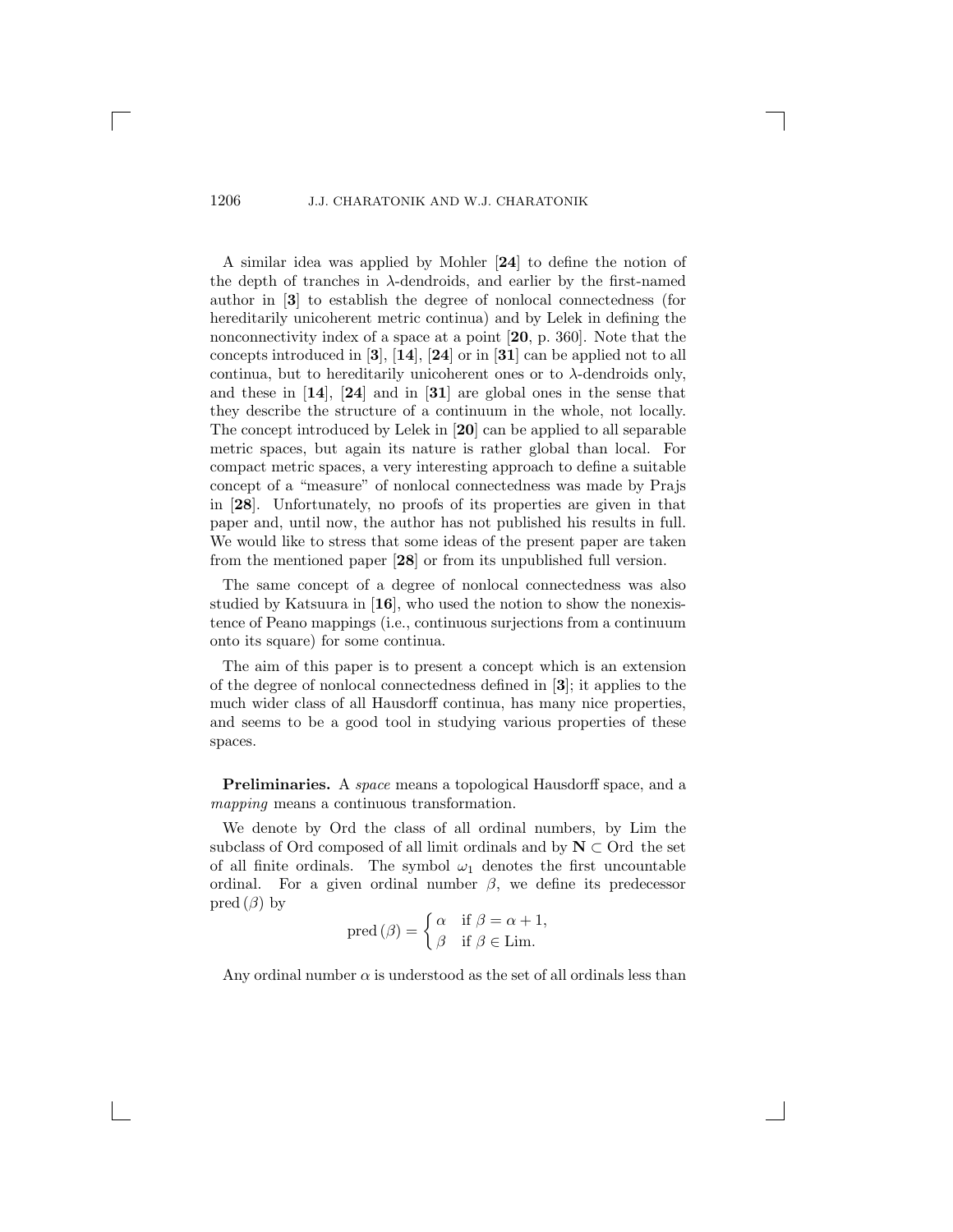$\alpha$ , equipped with the order topology, if we consider  $\alpha$  as a topological space. Then  $\alpha$  is a nondegenerate compact space if and only if  $\alpha \notin \text{Lim}$ .

Let X and Y be two disjoint spaces,  $A \subset X$  and  $f : A \to Y$  a mapping. In the disjoint union  $X \oplus Y$  generate an equivalence relation  $\simeq$  by  $a \simeq f(a)$  for each  $a \in A$ . The quotient space  $(X \oplus Y)/\simeq$  is denoted by  $X \cup_f Y$  (see [6, p. 127]).

A *continuum* denotes a compact connected space. A continuum X containing two points a and b is called an *arc* (from a to b, or with endpoints a and b), provided that each point of  $X \setminus \{a, b\}$ separates a and b in X. A continuum X is said to be *arcwise connected* provided that for every two points a and b of X there is an arc from  $a$  to  $b$  contained in  $X$ . A continuum  $X$  is said to be *hereditarily unicoherent* provided that the intersection of every two of its subcontinua is connected. A hereditarily unicoherent and arcwise connected continuum is called an *arboroid*. A metrizable arboroid is named a *dendroid*.

Two special dendroids will be used in the paper. We denote by  $F_H$  the *harmonic fan*, i.e., the cone over the closure of the harmonic sequence  $\{1/n : n \in \mathbb{N}\}\$  (or, equivalently, the cone over  $\omega + 1$ ), and by  $F_C$  the *Cantor fan*, i.e., the cone over the Cantor ternary set  $C \subset [0, 1]$ .

The concept of local connectedness of a space at a given point is a crucial one in further considerations. Since this term is not uniquely defined, and some authors use this name in various ways, it is necessary to start with some definitions concerning the concept. Following Engelking [**8**, p. 373], Kuratowski [**18**, p. 227] and Whyburn [**33**, p. 18], a space X is said to be *locally connected at a point*  $p \in X$  provided that every neighborhood of  $p$  contains a connected neighborhood of  $p$ . Note that the same concept is called "connectedness im kleinen" at p by some authors, e.g., in [**12**, p. 113], [**27**, p. 75] and in [**11**], or "weak local connectedness" in [**34**], while the term "local connectedness at a point" is defined in another way (by having a local basis consisting of connected (open) sets; see, e.g., [**6**, p.113]). The reader is referred to [**4**], where relations between these concepts are discussed and further references are given. In particular, it is well known that if the condition holds at each point of a continuum, then the two concepts coincide (see, e.g., [**27**, p. 84]).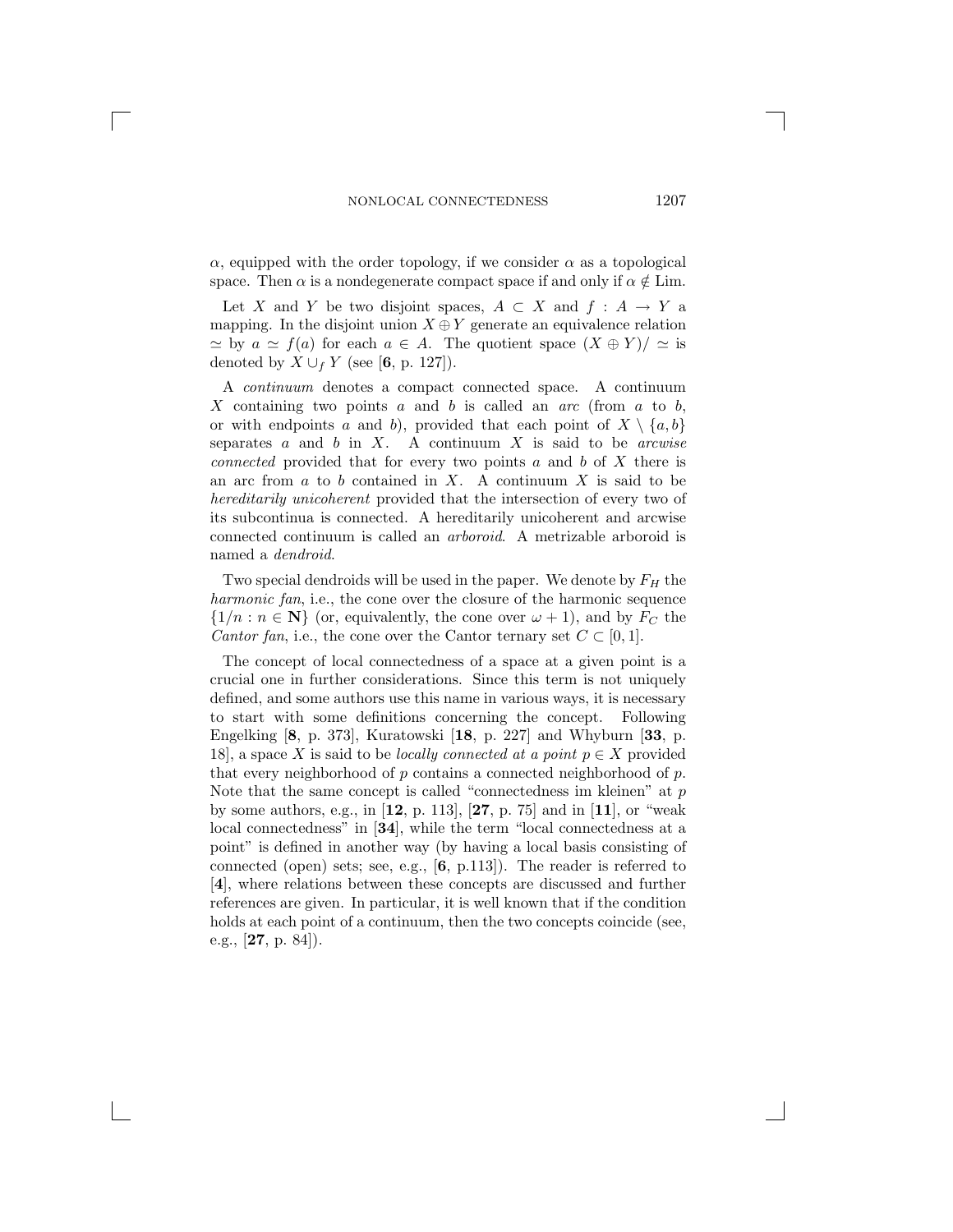**1. General properties.** For a given compact space X we denote by  $L(X)$  the set of all points of X at which the space X is locally connected, and we put  $N(X) = X \setminus L(X)$ . Note that, in general,  $N(X)$  need not be closed. The following result is known (see [9, p. 28]).

**Fact 1.1.** *For each compact space* X *and mapping* f *defined on* X*, the inclusion*  $N(f(X)) \subset f(N(X))$  *holds.* 

In the next fact the first conclusion is an easy observation, the second one is shown in [**9**, p. 28], and the third one is in [**33**, p. 19].

**Fact 1.2.** *If* A *and* B *are compact spaces, then*

 $(1.2.1)$   $N(A \cup B) \subset N(A) \cup N(B);$ 

 $(1.2.2)$   $N(A \times B) = (N(A) \times B) \cup (A \times N(B))$ ;

 $(1.2.3)$  *if* A *is a nonlocally connected continuum, then*  $N(A)$  *is nondegenerate*.

**Definition 1.3.** Let a continuum X and an ordinal number  $\lambda$  be given. A sequence of continua  $\{X_\alpha : \alpha \leq \lambda\}$  is said to be *good*, and  $\lambda$  is called the *length* of the sequence, if the following conditions are satisfied.

 $(1.3.1) X_0 = X;$ 

(1.3.2)  $X_{\alpha+1} \subset X_{\alpha}$  for each ordinal  $\alpha < \lambda$ ;

(1.3.3)  $N(X_{\alpha}) \subset X_{\alpha+1}$  for each ordinal  $\alpha < \lambda$ ;

(1.3.4)  $X_{\beta} = \bigcap \{ X_{\alpha} : \alpha < \beta \}$  for each limit ordinal  $\beta \leq \lambda$ ;

(1.3.5)  $X_{\lambda}$  is a one-point set if  $\lambda \in \text{Lim}$  or the empty set if  $\lambda \notin \text{Lim}$ .

For a given continuum X define  $s(X)$  as the smallest ordinal number  $\lambda$  such that there is a good sequence of subcontinua of X of length  $\lambda$ if such a sequence exists, and  $s(X) = \infty$  otherwise. We agree that any ordinal number is less than the symbol  $\infty$  and that pred  $(\infty) = \infty$ .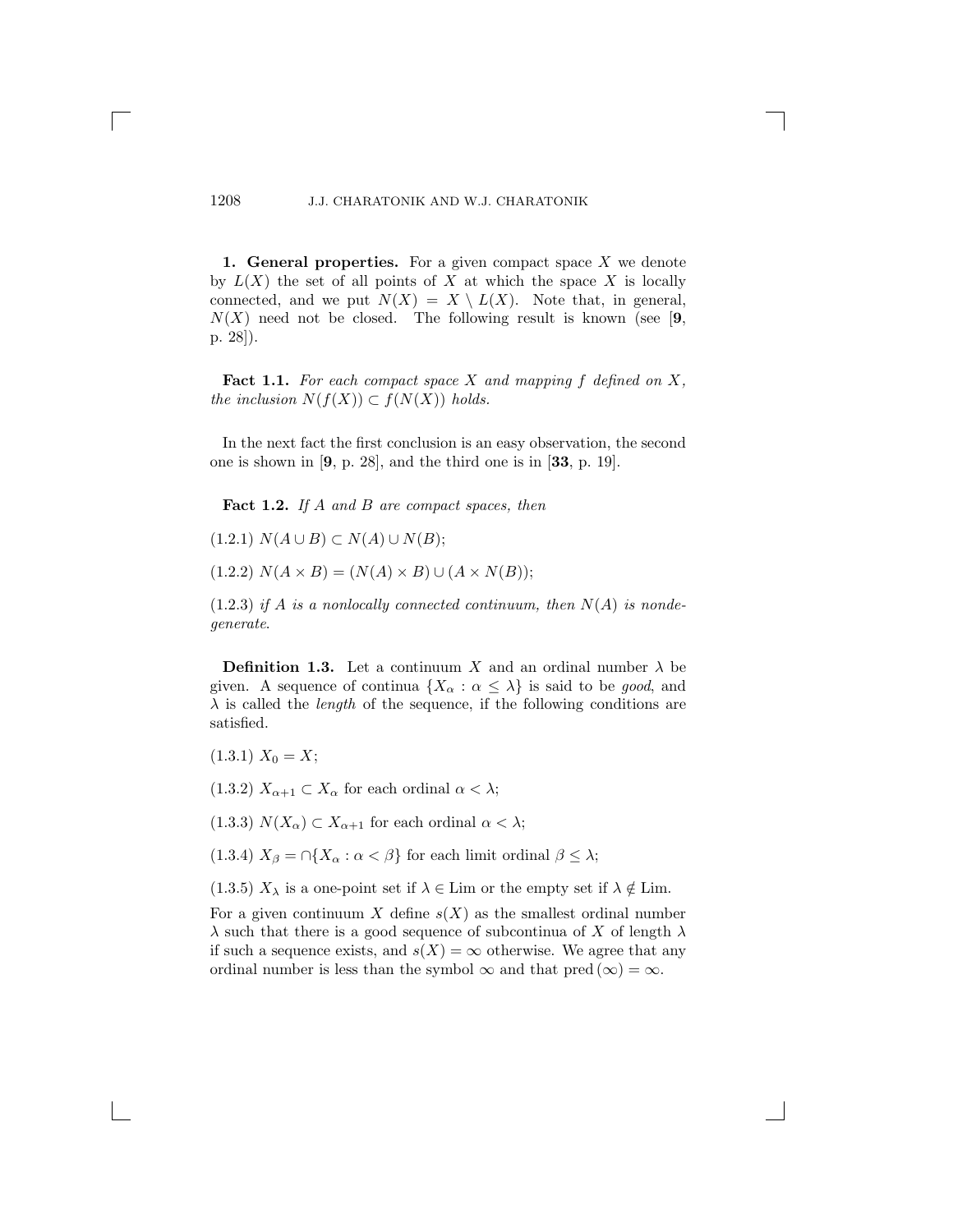Some properties of the number  $s(X)$  will be stated.

**Proposition 1.4.** *For each continuum* X *and for each mapping*  $f: X \to f(X)$  *if*  $\{X_\alpha : \alpha \leq \lambda\}$  *is a good sequence in* X, then  ${f(X_\alpha): \alpha \leq \lambda}$  *is a good sequence in*  $f(X)$ *.* 

*Proof.* Conditions (1.3.1), (1.3.2), (1.3.4) and (1.3.5) are evidently satisfied, and (1.3.3) is just Fact 1.1.  $\Box$ 

As an immediate consequence of the above proposition, we get the next result.

**Theorem 1.5.** *For each continuum* X *and for each mapping* f :  $X \to f(X)$  *the inequality*  $s(f(X)) \leq s(X)$  *holds.* 

In [3] the degree of nonlocal connectedness  $\tau(H)$  is defined of a hereditarily unicoherent metric continuum  $H$ , and a number of its properties are proved. Later Mohler in [**24**, p. 345] extended the definition and basic properties of the notion to arbitrary Hausdorff (not necessarily metric) hereditarily unicoherent continua. To compare the two concepts,  $\tau(H)$  and  $s(H)$ , we recall the definition of the former one.

For a subset S of a continuum X, let  $I(S)$  denote a subcontinuum of X which is *irreducible about* S, i.e., such that  $S \subset I(S)$  and no proper subcontinuum of  $I(S)$  contains S. It is known that the operation I is unique in hereditarily unicoherent continua, and vice versa, see [**3**, p. 187] and [**23**, p. 346] and that the following implications hold, see [**3**, p. 188] and compare [**23**, p. 346].

**Fact 1.6.** (a) *If a continuum* X *is hereditarily unicoherent, then the condition*  $S_1 \subset S_2 \subset X$  *implies that*  $I(S_1) \subset I(S_2)$ *.* 

(b) If continua  $S_1$  and  $S_2$  are hereditarily unicoherent, then the *condition*  $S_1 \subset S_2$  *implies that*  $N(S_1) \subset N(S_2)$ *.* 

For a hereditarily unicoherent continuum X, put  $J(X) = I(N(X))$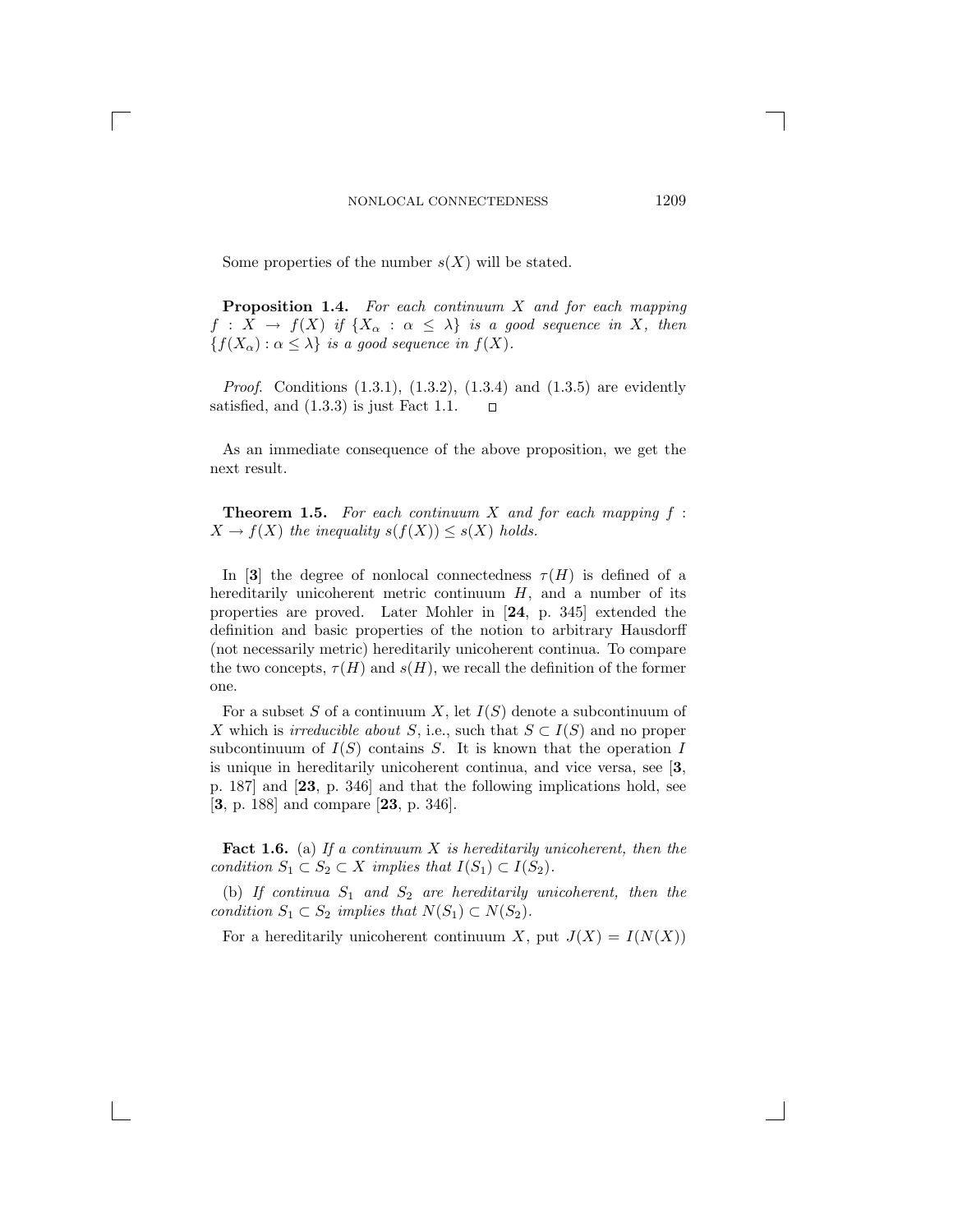and define, for an ordinal number  $\beta > 0$ ,  $J^0(X) = X$  and

$$
J^{\beta}(X) = \begin{cases} J(J^{\alpha}(X)) & \text{if } \beta = \alpha + 1, \\ \cap \{ J^{\alpha}(X) : \alpha < \beta \} & \text{if } \beta = \lim_{\alpha < \beta} \alpha. \end{cases}
$$

The *degree of nonlocal connectedness*  $\tau(X)$  of a hereditarily unicoherent continuum  $X$  is defined as

$$
\tau(X) = \begin{cases} \min\{\alpha : J^{\alpha+1}(X) = \varnothing\} & \text{if } \{\alpha : J^{\alpha+1}(X) = \varnothing\} \neq \varnothing, \\ \infty & \text{otherwise.} \end{cases}
$$

For properties of the degree  $\tau$ , see [3, pp. 190–193] and [23, pp. 345-347].

One can observe that, for a hereditarily unicoherent continuum  $X$ , the sequence  $\{J^{\alpha}(X):\alpha \leq s(X)\}\$ is a good one in X. This leads to the following definition; the next lemma justifies the name used.

**Definition 1.7.** For a hereditarily unicoherent continuum  $X$ , the sequence

$$
\{J^{\alpha}(X) : \alpha \le s(X)\}
$$

is called the *best* sequence in X.

**Lemma 1.8.** *If a continuum* X *is hereditarily unicoherent, then for each good sequence*  $\{X_{\alpha} : \alpha \leq \beta\}$  *in* X, we have  $J^{\alpha}(X) \subset X_{\alpha}$ .

*Proof.* We will proceed by induction. For  $\alpha = 0$ , we have  $J^0(X) =$  $X_0 = X$  by the definitions. Assume that  $J^{\alpha}(X) \subset X_{\alpha}$  for each  $\alpha < \gamma$ . If  $\gamma \in \text{Lim}$ , then

$$
J^{\gamma}(X) = \bigcap \{ J^{\alpha}(X) : \alpha < \gamma \} \subset \bigcap \{ X_{\alpha} : \alpha < \gamma \} = X_{\gamma},
$$

and we are done. If  $\gamma \notin \text{Lim}$ , then put  $\delta = \text{pred}(\gamma)$ . Therefore,  $J^{\delta}(X) \subset X_{\delta}$  by the inductive assumption, and Fact 1.6(b) implies that  $N(J^{\delta}(X)) \subset N(X_{\delta})$ , whence by Fact 1.6(a) and by (1.3.3) we get  $J^{\delta+1}(X) = I(N(J^{\delta}(X))) \subset I(N(X_{\delta})) \subset X_{\delta+1}$ . Since  $\gamma = \delta + 1$ , we have  $J^{\gamma}(X) \subset X_{\gamma}$  as needed.  $\Box$ have  $J^{\gamma}(X) \subset X_{\gamma}$  as needed.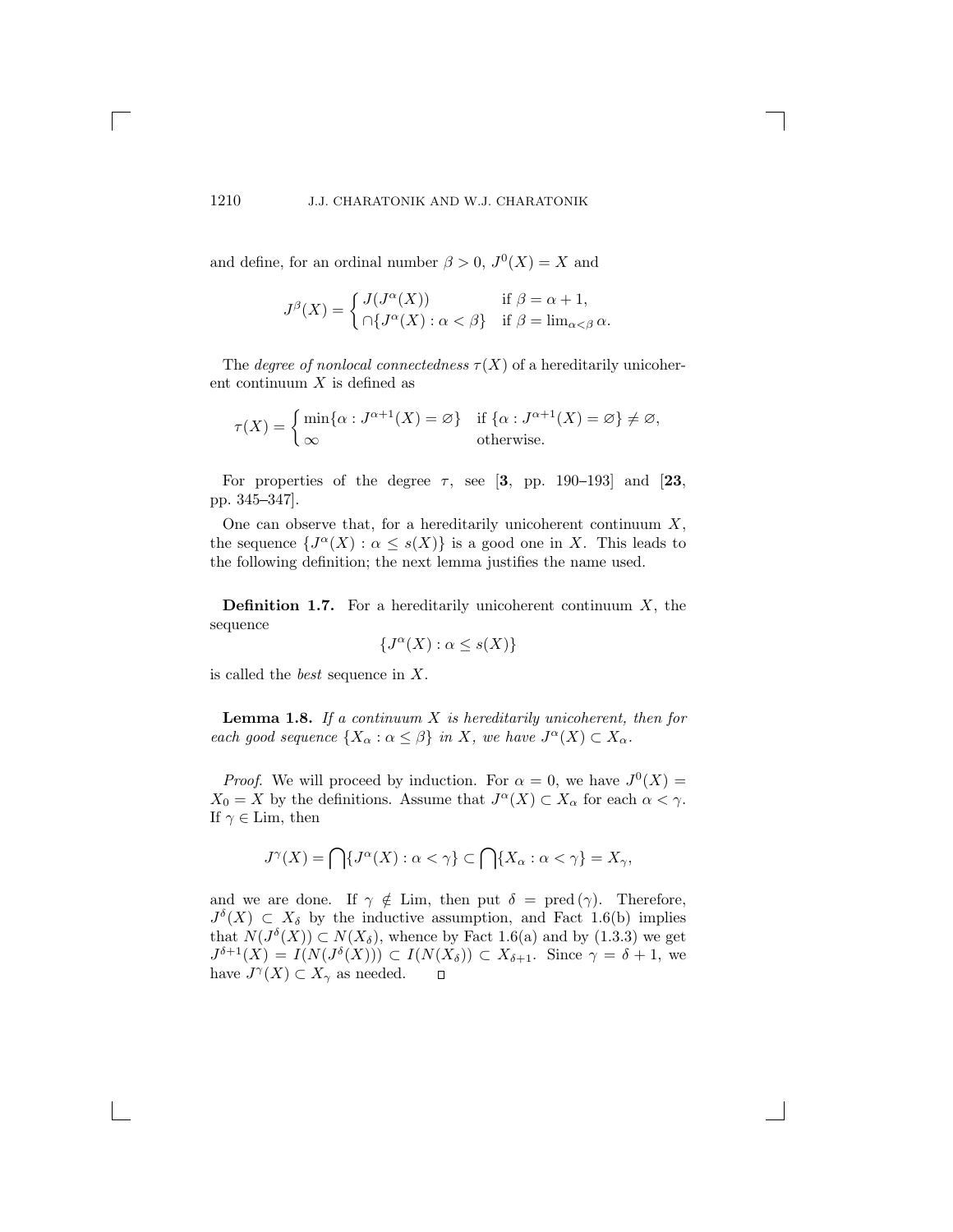**Corollary 1.9.** *For a hereditarily unicoherent continuum* X*, the degree* s(X) *is the length of the best sequence.*

In the next theorem, connections between the two degrees,  $\tau$  and s, are shown.

**Theorem 1.10.** *If a continuum* X *is hereditarily unicoherent, then*

$$
\tau(X) = \text{pred}\,(s(X)).
$$

*Proof.* Let  $\tau(X) = \beta$ , i.e.,  $J^{\beta+1}(X) = \emptyset$ . If  $J^{\beta}(X)$  is a one-point set, then by (1.2.3),  $\beta$  is a limit ordinal,  $\{J^{\alpha}(X):\alpha \leq \beta\}$  is the best sequence in X, and consequently  $s(X) = \beta$  according to Corollary 1.9. If  $J^{\beta}(X)$  is nondegenerate, then  $\{J^{\alpha}(X) : \alpha \leq \beta + 1\}$  is the best sequence in X, whence  $s(X) = \beta + 1$ , as required. So the proof is complete.  $\Box$ complete.

**Proposition 1.11.** *If a continuum* X *is hereditarily unicoherent and Y is a subcontinuum of X, then*  $s(Y) \leq s(X)$ *.* 

*Proof.* Let  $\{X_\alpha : \alpha \leq la\}$  be a good sequence in X. Consider the sequence  $\{Y \cap X_\alpha : \alpha \leq \lambda\}$ . We will show that it is good in Y. Indeed, conditions  $(1.3.1)$ ,  $(1.3.2)$ ,  $(1.3.4)$  and  $(1.3.5)$  are obviously satisfied and condition  $(1.3.3)$  holds by Fact 1.6(b). Applying the definition, we complete the proof.  $\Box$ 

*Remark* 1.12. If we define  $\nu(X)$  for an arbitrary continuum X by the formula  $\nu(X) = \text{pred}(s(X))$ , then  $\nu$  generalizes the function  $\tau$ to arbitrary (not necessarily hereditarily unicoherent) continua, and therefore it solves the problem posed in the second paragraph of Remarks in [**3**, p. 192]. However, the next example shows that the function s distinguishes more situations than the function  $\nu$ .

**Example 1.13.** There are two hereditarily unicoherent continua X and Y such that  $\tau(X) = \tau(Y) = \omega$ , while  $s(X) = \omega + 1$  and  $s(Y) = \omega$ .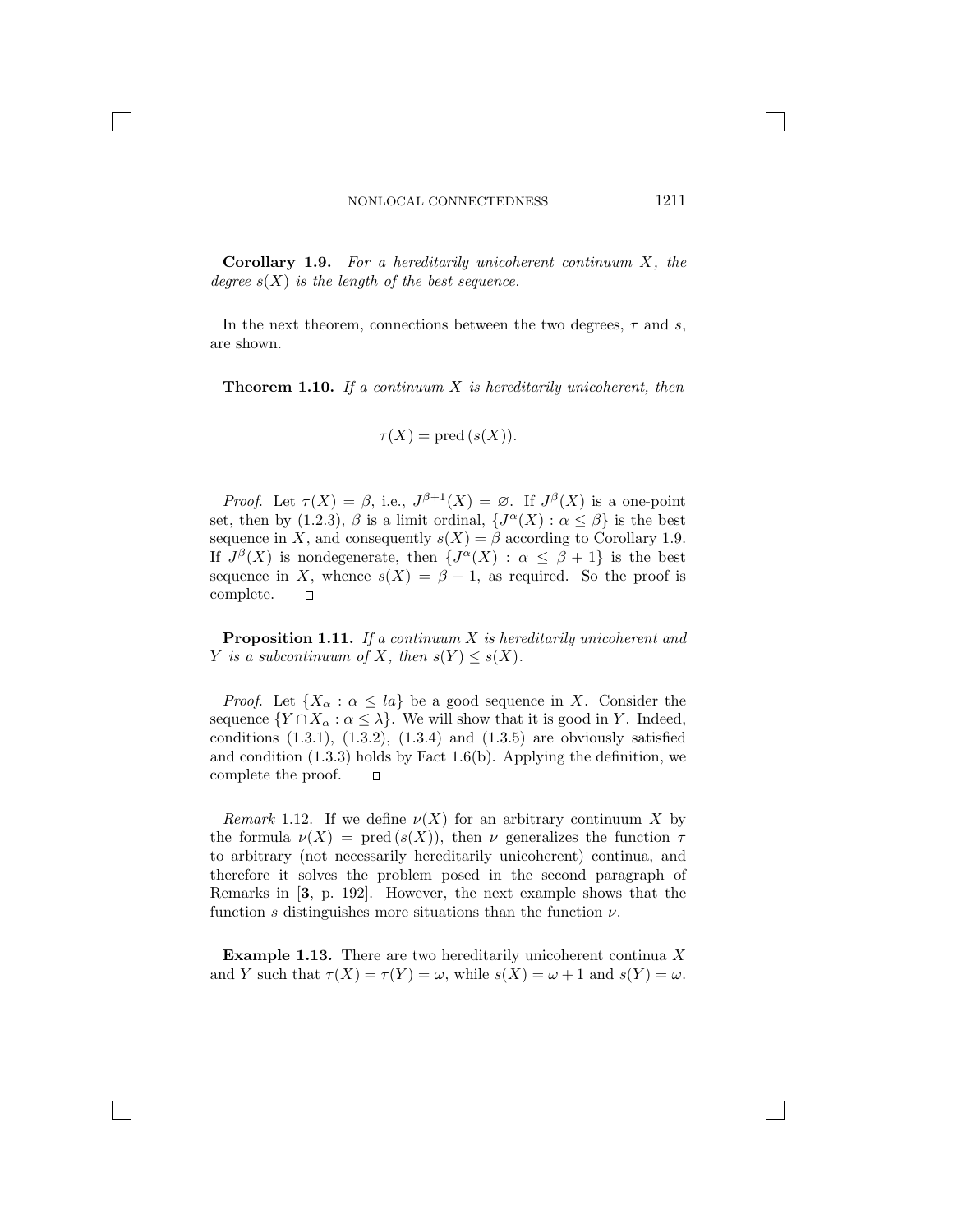*Proof.* Let X be the cone over  $\omega^{\omega} + 1$ . One can verify that  $J^{\omega}(X)$  is an arc and thus  $\tau(X) = \omega$  and  $s(X) = \omega + 1$ . To obtain the continuum Y, shrink the arc  $J^{\omega}(X) \subset X$  to a point. Then  $J^{\omega}(Y)$  is degenerate, and therefore  $\tau(Y) = s(Y) = \omega$ . and therefore  $\tau(Y) = s(Y) = \omega$ .

**2. Hyperspaces.** Now we will study certain properties of the degree s related to hyperspaces. Some definitions are in order first.

Given a space X, we denote by  $2^X$  the family of all nonempty compact subsets of X and by  $C(X)$  the family of all nonempty compact connected subsets of X. Thus  $C(X) \subset 2^X$ . The families  $2^X$  and  $C(X)$  equipped with the *Vietoris topology* (see, e.g., [25, p. 10] for the definition) are called *hyperspaces* of X. The reader is referred to [**15**] and to [**25**] for needed information on hyperspaces.

An *order arc* in the hyperspace either  $2^X$  or  $C(X)$  means an arc which is also a chain with respect to the partial order on the hyperspace induced by set inclusion. The following fact (for the metric case, compare [**25**, p. 59]) is known. Its standard proof using the Kuratowski-Zorn lemma is left to the reader.

**Fact 2.1.** *Let a continuum* X *and sets*  $A, B \in 2^X$  *be given. Then the following two statements are equivalent.*

 $(2.1.1)$  *There is an order arc from A to B in*  $2^X$ ;

 $(2.1.2)$   $A \subset B$  *and each component of* B *intersects* A.

*In particular, if*  $A, B \in C(X)$ *, then there is an order arc from* A *to* B in  $C(X)$  if and only if  $A \subset B$ .

**Theorem 2.2.** *For each continuum* X*, we have*

 $s(2^X) =$  $\sqrt{ }$ <sup>J</sup>  $\mathcal{L}$  $\begin{array}{ll} 0 & if X \ is \ a \ singleton;\ \end{array}$ 1 *if* X is nondegenerate and locally connected;<br> $\frac{d}{dx}$  X is not locally connected.  $\infty$  *if* X *is not locally connected.* 

*Proof*. If X is a singleton, the equality follows from the definition. In the second case, since the local connectedness of  $X$  is equivalent to the one of the hyperspace  $2^X$ , see [22, p. 166], the conclusion follows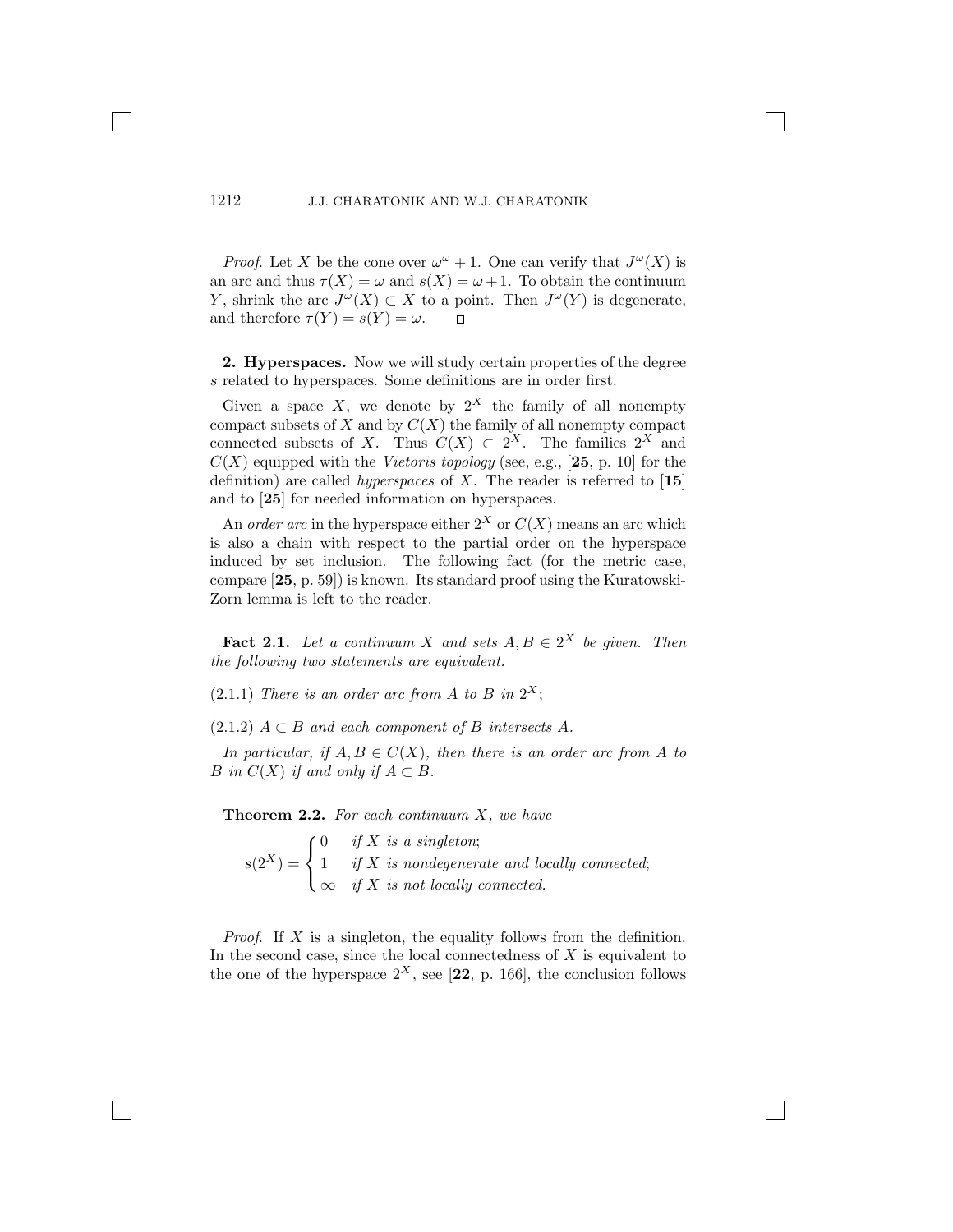as well. If the continuum X is not locally connected, then there is a surjective mapping  $f: X \to F_H$ , where  $F_H$  is the harmonic fan, see [1, surjective mapping  $f : X \to F_H$ , where  $F_H$  is the harmonic fan, see [1, n 107] Then the mapping  $2^f \cdot 2^X \to 2^{F_H}$  defined by  $2^f(A) = f(A)$ p. 107]. Then the mapping  $2^f : 2^X \to 2^{F_H}$  defined by  $2^f(A) = f(A)$ <br>for  $A \in 2^X$  is a (continuous) surjection from  $2^X$  onto  $2^{F_H}$  (compare for  $A \in 2^X$  is a (continuous) surjection from  $2^X$  onto  $2^{F_H}$  (compare<br>[22 p. 170]) Therefore,  $e(2^X) \ge e(2^{F_H})$  according to Theorem 1.5 [**22**, p. 170]). Therefore,  $s(2^{X}) \geq s(2^{F_H})$  according to Theorem 1.5. Since  $F_H$  is a metric nonlocally connected continuum, the hyperspace  $2^{F_H}$  can be mapped onto the Cantor fan  $F_C$ , see [25, p. 94], and thus we have  $s(2^{F_H}) \ge s(F_C)$  again by Theorem 1.5. Then the conclusion follows since  $s(F_C) = \infty$ . follows since  $s(F_C) = \infty$ .

#### **Lemma 2.3.** *For each continuum* X *we have*  $N(C(X)) \subset C(N(X))$ *.*

*Proof*. Let P be a nonempty subcontinuum of X which is not an element of  $C(N(X))$ . Thus P has a point p of local connectedness of  $X$ . It is known that if  $X$  is locally connected at  $p$  and a subcontinuum P of X contains p, then the hyperspace  $C(X)$  is locally connected at P, see [**7**, p. 170]. Thereby, P is a point of local connectedness of  $C(X)$ , so  $P \notin N(C(X))$ . so  $P \notin N(C(X))$ .

**Proposition 2.4.** *Let* X *be a continuum.* If  $\{X_{\alpha} : \alpha \leq \lambda\}$  *is a good sequence in* X, then  $\{C(X_\alpha): \alpha \leq \lambda\}$  *is a good sequence in*  $C(X)$ *.* 

*Proof.* Conditions (1.3.1), (1.3.2), (1.3.4) and (1.3.5) obviously hold for  $\{C(X_\alpha) : \alpha \leq \lambda\}$ , and (1.3.3) is a consequence of Lemma 2.3.<br>Therefore, the conclusion holds.  $\square$ Therefore, the conclusion holds.

As a consequence of Proposition 2.4, we obtain the following result.

**Theorem 2.5.** *For each continuum X, we have*  $s(C(X)) \leq s(X)$ *.* 

It is known that a continuum  $X$  is locally connected if and only if the hyperspace  $C(X)$  is locally connected, i.e.,  $s(X) = 1$  if and only if  $s(C(X)) = 1$ , see [25, p. 134]. Of course, we also have that  $s(X) = 0$ if and only if  $s(C(X)) = 0$ . In the next results we will show that the above statements and Theorem 2.5 are the only restrictions for possible relations between  $s(X)$  and  $s(C(X))$ . To formulate the first of them,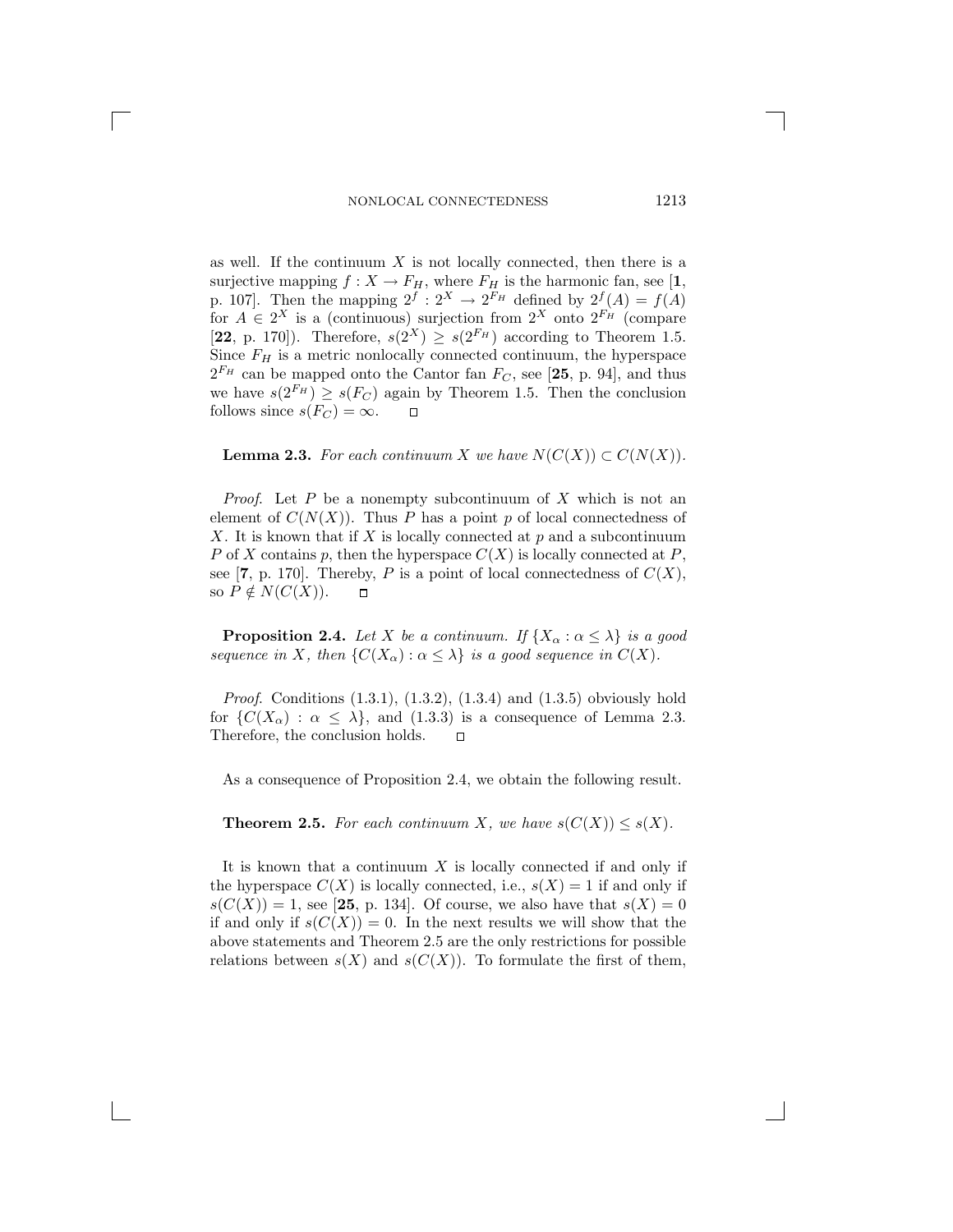we recall two definitions and a statement.

An arboroid X is said to be *smooth at the point*  $p \in X$  provided that, for each convergent net  $\{x_n : n \in D\}$  of points of X, where D is a set directed by a relation  $\leq$ , with  $x_0 = \lim x_n$ , the net of the arcs  $\{px_n : n \in D\}$  converges to the arc  $px_0$  (see [30, p. 564]).

Given a continuum X, a (continuous) *selection* on the hyperspace  $C(X)$  is a mapping  $f: C(X) \to X$  such that  $f(A) \in A$  for each  $A \in c(X)$ . Let an arboroid X be given which is smooth at a point  $p \in X$ , and let  $f : C(X) \to X$  be the least element mapping, see [**10**, p. 217], i.e., a mapping that assigns to each subcontinuum A of X the point  $f(A) = y \in A$  of X such that  $py \cap A = \{y\}$ . Then f is a continuous selection. Thus the following statement is true (for the metric case, compare [**32**, p. 1043]).

**Statement 2.6.** *Each smooth arboroid* X *admits a selection on*  $C(X)$ .

Define

(2.7) 
$$
\mathbf{G} = \{0\} \cup \left\{\frac{1}{2^k} : k \in \mathbf{N}\right\},\
$$

(2.8) 
$$
G = (\mathbf{G} \times [0,1]) \cup ([0,1] \times \{1\}).
$$

The continuum G is called the *geometric comb*.

**Proposition 2.9.** *For each ordinal number* α *there is a smooth arboroid*  $X(\alpha)$ *, metrizable if*  $\alpha < \omega_1$ *, such that*  $s(X(\alpha)) = s(C(X(\alpha)))$  $= \alpha$ .

*Proof.* We will proceed by transfinite induction. Let  $X(0)$  be a onepoint set  $\{p(0)\}\$ , and assume that we have defined, for an ordinal  $\alpha$ , an arboroid  $X(\alpha)$  smooth at a point  $p(\alpha)$ . To define  $X(\alpha + 1)$ , consider two cases.

*Case* 1.  $\alpha \notin \text{Lim. Let } A = (\{p(\alpha)\} \times \mathbf{G}) \cup (X(\alpha) \times \{0\}) \subset X(\alpha) \times \mathbf{G}.$ Define a mapping  $f : A \to G$  by  $f(\langle p(\alpha), t \rangle) = \langle t, 0 \rangle$  for  $t \in G$ , and  $f(\langle x, 0 \rangle) = \langle 0, 0 \rangle$  for  $x \in X(\alpha)$ . Finally, put  $X(\alpha+1) = (X(\alpha) \times \mathbf{G}) \cup_f G$ and  $p(\alpha + 1) = (0, 1) \in G \subset X(\alpha + 1)$ , and note that  $X(\alpha + 1)$  is an arboroid which is smooth at  $p(\alpha + 1)$ .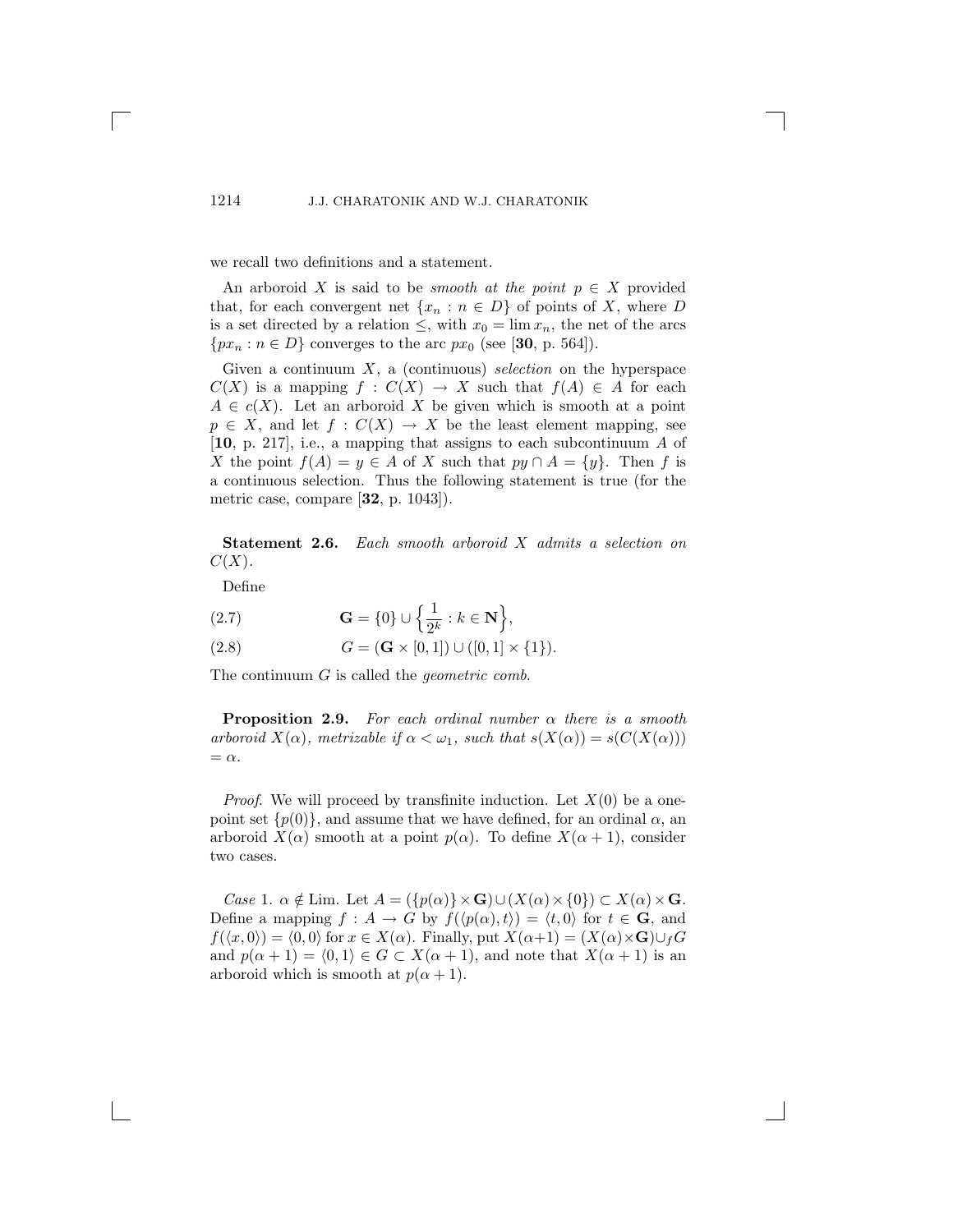Assuming  $s(X(\alpha)) = \alpha$ , we will show that  $s(X(\alpha+1)) = \alpha + 1$ . Let  $\{X_{\gamma}(\alpha):\gamma\in\{0,\ldots,\alpha\}\}\$ be the best sequence in the continuum  $X(\alpha)$ . Denote by  $Y_{\gamma}$  the (unique) continuum irreducible with respect to containing  $(X_{\gamma}(\alpha) \times \mathbf{G}) \cup_{f} G$  for each  $\lambda \in \{0, \ldots, \text{pred}(\alpha)\}.$  Put  $Y_{\alpha} = \{0\} \times [0,1] \subset G \subset X(\alpha+1)$  and  $Y_{\alpha+1} = \emptyset$ . One can verify that  ${Y_\gamma : \gamma \in \{0, \ldots, \alpha + 1\}\}\$ is the best sequence in  $X(\alpha + 1)$ , whence it follows by Corollary 1.9 that  $s(X(\alpha+1)) = \alpha + 1$ .

*Case* 2.  $\alpha \in \text{Lim.}$  In the space  $X(\alpha) \times \{0, 1\}$ , take  $A = \{p(\alpha)\} \times \{0, 1\}$ and define  $f: A \to [0,1]$  by  $f(\langle p(\alpha), t \rangle) = t$  for  $t \in \{0,1\}$ . Then put  $X(\alpha + 1) = (X(\alpha) \times \{0, 1\}) \cup_f [0, 1].$  In other words,  $X(\alpha + 1)$  is the disjoint union of two copies of  $X(\alpha)$  joined by the segment [0, 1] attached at endpoints of [0, 1] to the corresponding points  $p(\alpha)$ . It follows that the constructed continuum is an arboroid which is smooth at the point  $p(\alpha + 1) = \langle p(\alpha), 0 \rangle$ .

As previously, let  $\{X_{\gamma}(\alpha) : \gamma \in \{0, \ldots, \alpha\}\}\$ be the best sequence in  $X(\alpha)$ , and define  $Y_{\gamma}$  as the (unique) continuum irreducible with respect to containing  $(X_{\gamma}(\alpha) \times \{0,1\}$  for  $\gamma \in \{0,\ldots,\alpha\}$ . Since  $\alpha$  is a limit ordinal,  $Y_{\alpha} = [0, 1] \subset X(\alpha + 1)$ , and we may put  $Y_{\alpha+1} = \emptyset$  to obtain the best sequence  $\{Y_{\gamma} : \gamma \in \{0, \ldots, \alpha + 1\}\}\.$  This shows, again by Corollary 1.9, that  $s(X(\alpha+1)) = \alpha + 1$ .

Assume  $\beta \in \text{Lim}$  and that, for each  $\alpha < \beta$ , we have defined an arboroid  $X(\alpha)$  smooth at a point  $p(\alpha)$ . We will construct  $X(\beta)$ . To this aim, consider the union  $X(\beta) = \bigcup \{X(\alpha) : \alpha < \beta\}$  with  $X(\alpha) \cap X(\alpha') = \{p(\alpha)\} = \{p(\alpha')\} = \{p(\beta)\}\.$  We will define a compact topology on  $X(\beta)$ . Let  $U$  be a subset of  $X(\beta)$ . Then  $U$  is said to be topology on  $X(\beta)$ . Let U be a subset of  $X(\beta)$ . Then U is said to be open in  $X(\beta)$  if  $U \cap X(\alpha)$  is open in  $X(\alpha)$  for all  $\alpha < \beta$  and one of the two conditions holds for all but finitely many ordinals  $\alpha < \beta$ :

- $(2.9.1)$   $X(\alpha) \subset U$ ;
- $(2.9.2)$   $p(\beta) \notin U$  and  $X(\alpha) \cap U = \varnothing$ .

In other words,  $X(\beta)$  is a compact one-point union of spaces  $X(\alpha)$ for  $\alpha < \beta$ . In particular, it follows that  $X(\beta)$  is an arboroid which is smooth at  $p(\beta)$ .

If, for each  $\alpha < \beta$ , the sequence  $\{X_{\gamma}(\alpha) : \gamma \in \{0, \ldots, \alpha\}\}\$ is the best one in  $X(\alpha)$ , then putting  $Y_{\gamma} = \bigcup \{X_{\gamma}(\alpha) : \gamma \in \{0, \ldots, \alpha\}\}\$  and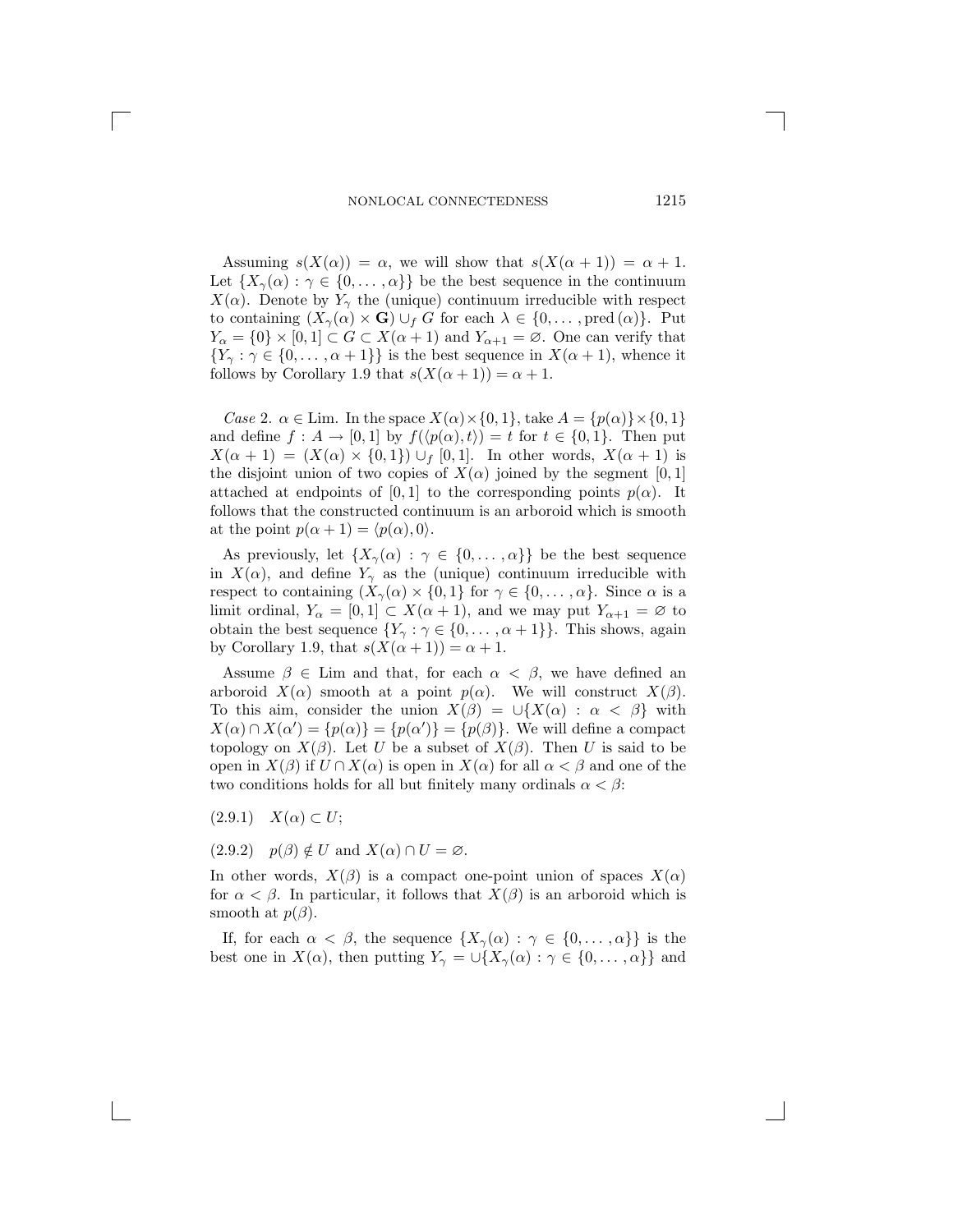$Y_{\beta} = \{p(\beta)\}\$  we get the best sequence in  $X(\beta)$  of length  $\beta$ . According to Corollary 1.9, this shows that  $s(X(\beta)) = \beta$ . This finishes the proof that  $s(X(\alpha)) = \alpha$ .

To see that  $s(X(\alpha)) = s(C(X(\alpha)))$ , note that the inequality  $s(X) \leq$  $s(C(X))$  is a consequence of Statement 2.6 and Theorem 1.5. The reverse one is just Theorem 2.5.

To see that the continuum  $X(\alpha)$  is metrizable for  $\alpha < \omega_1$ , it is enough to observe that then it is second countable by its construction. Thus its metrizability follows from its compactness, see [**8**, p. 260]. The proof is finished.  $\mathbf{\mathsf{m}}$ 

Admit the following notation. In the plane  $\mathbb{R}^2$ , let  $I = \{0, y\} : y \in$  $[-1, 1]$ ,  $p = \langle 0, -1 \rangle$  and  $q = \langle 1, \sin 1 \rangle$ , and let S be the  $\sin(1/x)$ -curve, i.e.,

(2.10) 
$$
S = I \cup \{ \langle x, \sin(1/x) \rangle \in \mathbf{R}^2 : x \in (0,1] \}.
$$

Thus  $S$  is a continuum irreducible from  $p$  to  $q$ .

The next example is related to Theorem 2.5 and Proposition 2.9. It shows that the inequality in Theorem 2.5 cannot be replaced by the equality, and therefore the equality in the conclusion of Proposition 2.9 need not be true in general.

**Example 2.11.** There exists a continuum X such that  $s(C(X)) = 2$ , while  $s(X) = \infty$ .

*Proof.* Let  $X_0 = S$  be the  $\sin(1/x)$ -curve, and let  $X_2$  be the image of  $X_0$  under the symmetry with respect to the straight line  $x = 1$ . Put  $X = X_0 \cup X_2$ , and denote by  $I_0$  and  $I_2$  the two limit segments of X, i.e.,  $I_k = \{k\} \times [-1,1]$  for  $k \in \{0,2\}$ . Then, by the definition, we have  $s(X) = \infty$ . Further,  $N(C(X)) \subset C(I_0 \cup I_2) = C(I_0) \cup C(I_2)$ according to Lemma 2.3. For  $k \in \{0, 2\}$ , let  $\mathcal{J}_k$  be an order arc from  $I_k$  to X in  $C(X)$ . Put  $\mathcal{P} = C(I_0) \cup \mathcal{J}_0 \cup \mathcal{J}_2 \cup C(I_2)$ . Since  $C(I_0)$ and  $C(I_2)$  are locally connected, the continuum P is locally connected, and thus the sequence  $\{C(X), \mathcal{P}, \varnothing\}$  is a good one in  $C(X)$ , whence it follows that  $s(C(X)) \leq 2$ . Since  $C(X)$  is not locally connected, we have  $s(C(X)) = 2$ . have  $s(C(X)) = 2$ .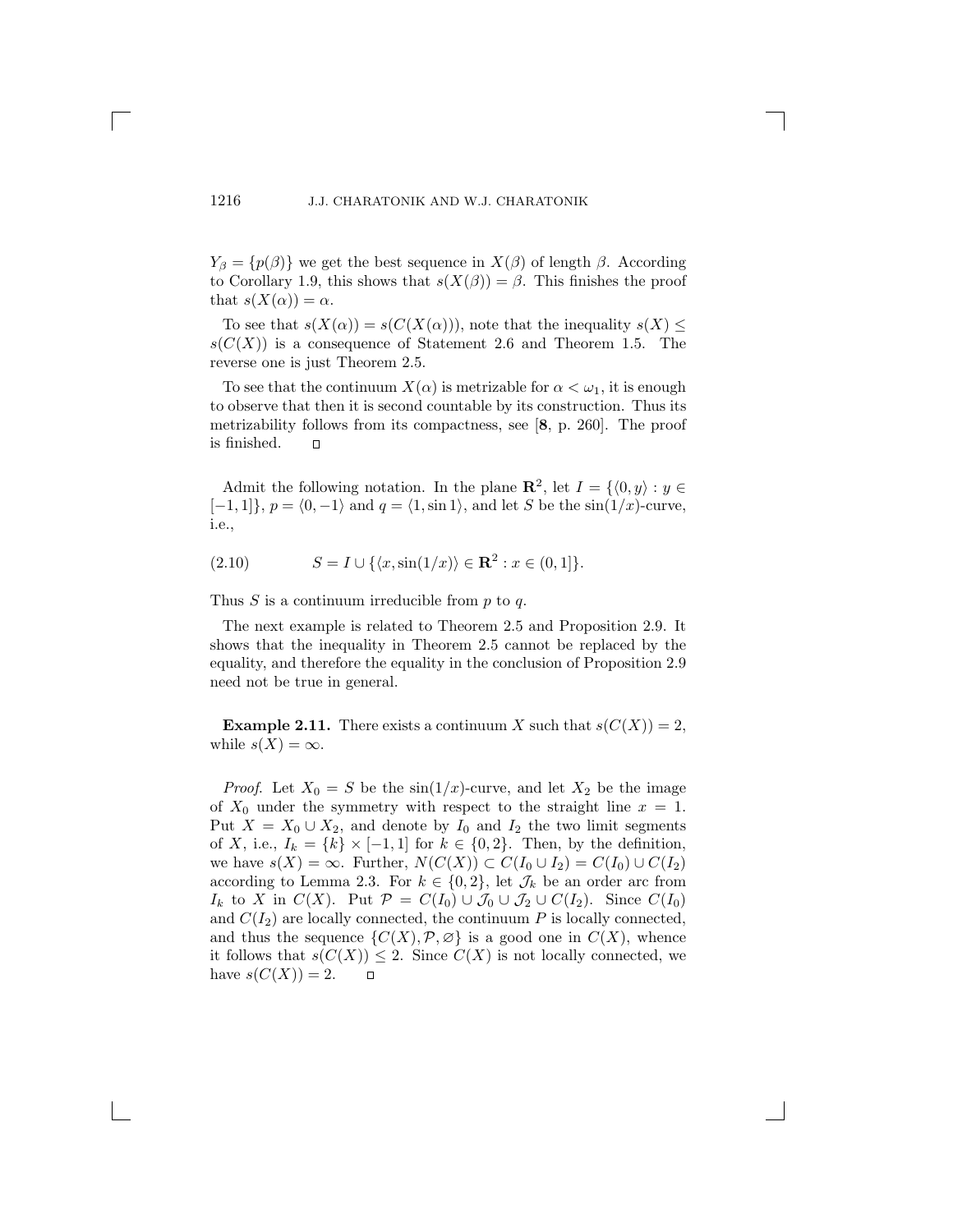**Proposition 2.12.** For each ordinal number  $\beta > 2$ , there is a *hereditarily unicoherent continuum*  $X(\beta)$ *, metrizable if*  $\beta < \omega_1$ *, such that*  $s(X(\beta)) = \beta$  *and*  $s(C(X(\beta))) = 2$ *.* 

*Proof.* We proceed by transfinite induction. Let  $X(2) = S$  be the  $\sin(1/x)$ -curve. Assume that we have defined, for some  $\alpha \geq 2$ , a hereditarily unicoherent continuum  $X(\alpha)$  satisfying  $s(X(\alpha)) = \alpha$  and  $s(C(X(\alpha))) = 2$ . Let  $\{X_{\gamma}(\alpha) : \gamma \in \{0, \dots, \alpha\}\}\$ be the best sequence in  $X(\alpha)$ . Then  $X_{\text{pred }(\alpha)}(a)$  is a locally connected (possibly degenerate) continuum. Let  $p(\alpha) \in X_{\text{pred }(\alpha)}(\alpha)$ . To define  $X(\alpha+1)$  we consider two cases.

*Case* 1.  $\alpha \notin \text{Lim.}$  Define  $X(\alpha+1) = S \cup X(\alpha)$  with the points  $q \in S$ and  $p(\alpha) \in X(\alpha)$  identified, i.e., with  $S \cap X(\alpha) = \{q\} = \{p(\alpha)\}\$ . Then  $X(\alpha + 1)$  is a hereditarily unicoherent continuum. Putting

$$
Y_{\gamma} = S \cup X_{\gamma}(\alpha) \quad \text{for } \gamma \le \text{pred }(\alpha),
$$
  

$$
Y_{\alpha} = I \subset S \quad \text{and} \quad Y_{\alpha+1} = \varnothing
$$

we get the best sequence in  $X(\alpha+1)$  of length  $\alpha+1$ , whence by Corollary 1.9 it follows that  $s(X(\alpha+1))=\alpha+1$ .

Now we will show that  $s(C(X(\alpha+1))) = 2$ . Let  $\{C(X(\alpha)), \mathcal{P}, \varnothing\}$ be a good sequence in  $C(X(\alpha))$ , where  $\mathcal P$  is a locally connected subcontinuum of  $C(X(\alpha))$ . Choose  $P \in \mathcal{P}$  and let A and B be two order arcs in  $C(X(\alpha+1))$ : the former from P to  $X(\alpha+1)$ and the latter from I also to  $X(\alpha + 1)$ . Thus the continuum  $\mathcal{Q} =$  $\mathcal{P}\cup\mathcal{A}\cup\mathcal{B}\cup\mathcal{C}(I)$  is a locally connected subcontinuum of  $\mathcal{C}(X(\alpha+1))$ containing the set  $N(C(X(\alpha+1))) = N(C(X(\alpha))) \cup (C(I) \setminus \{I\})$ . Thus the sequence  $\{C(X(\alpha+1)), Q, \emptyset\}$  is good in  $C(X(\alpha+1))$ . This shows that  $s(C(X(\alpha+1))) \leq 2$ . Since  $C(X(\alpha+1))$  is not locally connected, we have  $s(C(X(\alpha+1))) \geq 2$ , whence  $s(C(X(\alpha+1))) = 2$ , as required.

*Case* 2.  $\alpha \in \text{Lim.}$  We proceed exactly as in Case 2 in the proof of Proposition 2.9. We need only to show that  $s(C(X(\alpha+1)))=2$ . To this end, let  $\{C(X(\alpha)), \mathcal{P}, \varnothing\}$  be a good sequence in  $C(X(\alpha))$ . Choose  $P \in \mathcal{P}$  and consider, for  $i \in \{0,1\}$  an order arc  $\mathcal{A}_i$  from  $P \times \{i\}$  to  $X(\alpha + 1)$  in  $C(X(\alpha + 1))$ . Then the sequence

$$
\{C(X(\alpha+1)),\{P\times\{0\}:P\in\mathcal{P}\}\cup\mathcal{A}_0\cup\mathcal{A}_1\cup\{P\times\{1\}:P\in\mathcal{P}\},\varnothing\}
$$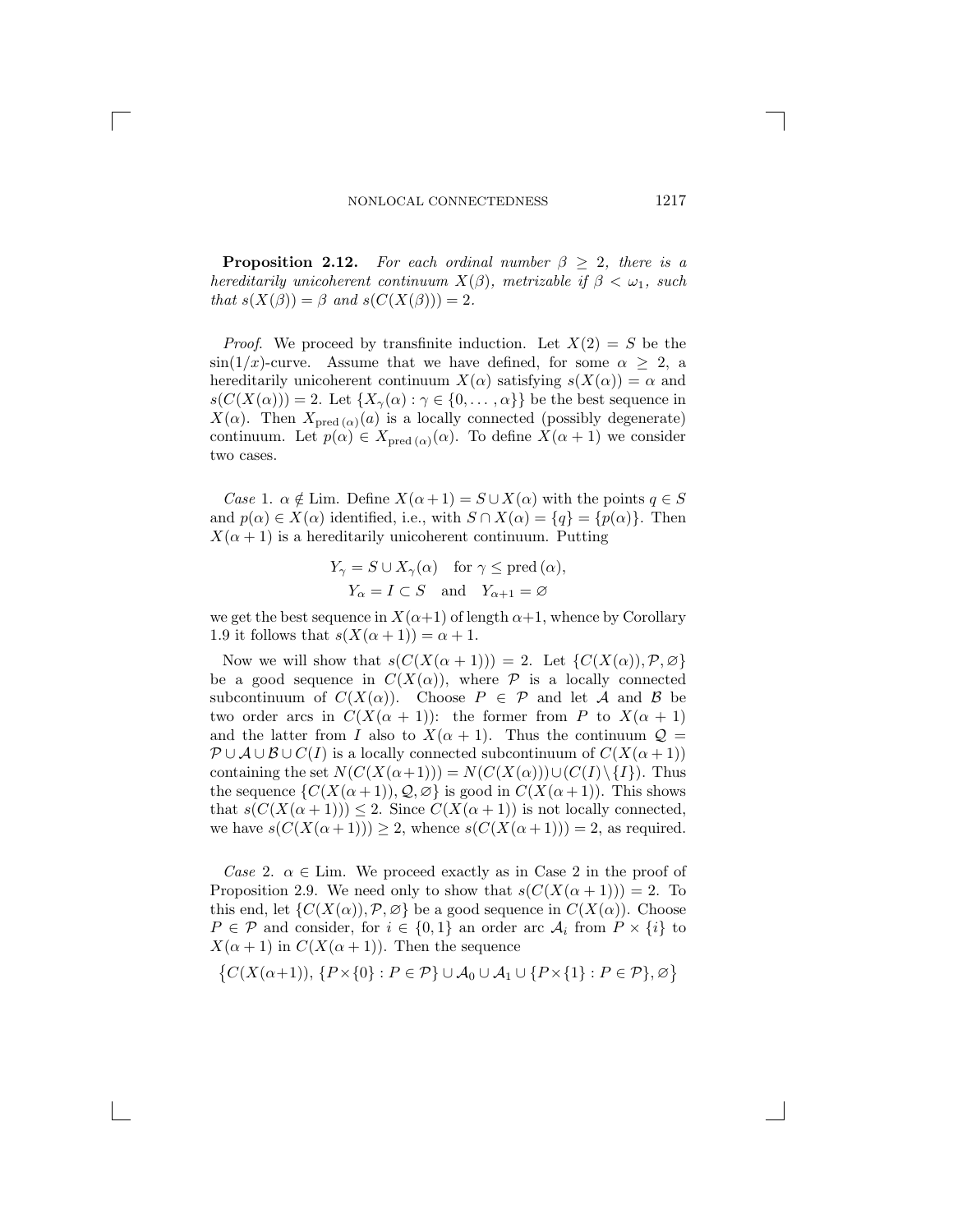is good in  $C(X(\alpha+1))$ . This shows that  $s(C(X(\alpha+1)))=2$ .

Now assume that  $\beta \in \text{Lim}$  and that, for each  $\alpha < \beta$ , we have defined a hereditarily unicoherent continuum  $X(\alpha)$  satisfying  $s(X(\alpha)) = \alpha$  and  $s(C(X(\alpha))) = 2.$  Let  $\{X_{\gamma}(\alpha) : \gamma \in \{0, \ldots, \alpha\}\}\)$  be the best sequence in  $X(\alpha)$ , and let  $p(\alpha) \in X_{\text{pred }(\alpha)}(\alpha)$ . Define, like in the corresponding part of the proof of Proposition 2.9, the space  $X(\beta)$  as the compact onepoint union of the continua  $X(\alpha)$  for  $\alpha < \beta$ . Thus it is a hereditarily unicoherent continuum. Further,  $s(X(\beta)) = \beta$  by an argument similar to that used in the proof of Proposition 2.9.

To show  $s(C(X(\beta))) = 2$ , take, for each  $\alpha < \beta$ , a good sequence  $\{C(X(\alpha)), \mathcal{P}_{\alpha}, \emptyset\}$  in  $C(X(\alpha))$ . Thus  $\mathcal{P}_{\alpha}$  is a locally connected subcontinuum of  $C(X(\alpha))$  containing the set  $N(C(X(\alpha)))$ . For each  $\alpha < \beta$ , let  $P_{\alpha}$  be any element of  $\mathcal{P}_{\alpha}$ , and let  $\mathcal{A}_{\alpha}$  and  $\mathcal{B}_{\alpha}$  be two order arcs in  $C(X(\alpha))$ , the former from  $P_{\alpha}$ , and the latter from the singleton  $\{p(\alpha)\} = \{p(\beta)\}\$ , both to  $X(\alpha)$ . Put  $\mathcal{P} = \bigcup \{\mathcal{P}_{\alpha} \cup \mathcal{A}_{\alpha} \cup \mathcal{B}_{\alpha} : \alpha < \beta\}.$ By the definition of the topology in  $X(\beta)$  the set  $\mathcal P$  is compact. Since  $p(\beta) \in \mathcal{B}_{\alpha}$  for each  $\alpha < \beta$ , the set P is connected, so it is a continuum. Observe further that  $P$  is locally connected at  $\{p(\beta)\}\$  and, by the inductive assumption, at any other point. Thus it is locally connected. Finally note that if  $p(\beta) \in Q \in C(X(\beta))$ , then (by [11, p. 391]) Q does not belong to  $N(C(X(\beta)))$ , whence  $N(C(X(\beta))) = \bigcup \{N(C(X(\alpha)))$ :  $\alpha < \beta$ . Thus we have  $N(C(X(\beta))) \subset \mathcal{P}$ , and thereby  $\{C(X(\beta)), \mathcal{P}, \varnothing\}$  is a good sequence in  $C(X(\beta))$ . The proof is complete. is a good sequence in  $C(X(\beta))$ . The proof is complete.

**Proposition 2.13.** *For every two ordinals*  $\alpha$  *and*  $\beta$  *satisfying*<br> $\leq \alpha \leq \beta$  *there is a hereditarily unicoherent continuum*  $X(\alpha, \beta)$  $2 \leq \alpha \leq \beta$ , there is a hereditarily unicoherent continuum  $X(\alpha, \beta)$ ,<br>metrizable if  $\beta \leq \omega$ , such that  $s(X(\alpha, \beta)) = \beta$  and  $s(C(X(\alpha, \beta))) = \alpha$ *metrizable if*  $\beta < \omega_1$ *, such that*  $s(X(\alpha, \beta)) = \beta$  *and*  $s(C(X(\alpha, \beta))) = \alpha$ *.* 

*Proof.* Let  $X(\alpha)$  be an arboroid as in Proposition 2.9, i.e., smooth at a point  $p(\alpha)$  and such that  $s(X(\alpha)) = s(C(X(\alpha))) = \alpha$ . Further, let  $Y(\beta)$ be a hereditarily unicoherent continuum as in Proposition 2.12, i.e., such that  $s(Y(\beta)) = \beta$  and  $s(C(Y(\beta))) = 2$ , and let  $q(\beta) \in Y_{\text{pred }(\beta)}(\beta)$ . Define  $X(\alpha, \beta) = X(\alpha) \cup Y(\beta)$  with the points  $p(\alpha)$  and  $q(\beta)$  identified, i.e., with  $X(\alpha) \cap Y(\beta) = \{p(\alpha)\} = \{q(\beta)\}.$ 

If  $\{X_{\gamma}(\alpha):\gamma\in\{0,\ldots,\alpha\}\}\$ and  $\{Y_{\gamma}(\beta):\gamma\in\{0,\ldots,\beta\}\}\$ are the best sequences in  $X(\alpha)$  and in  $Y(\beta)$ , respectively, then the sequence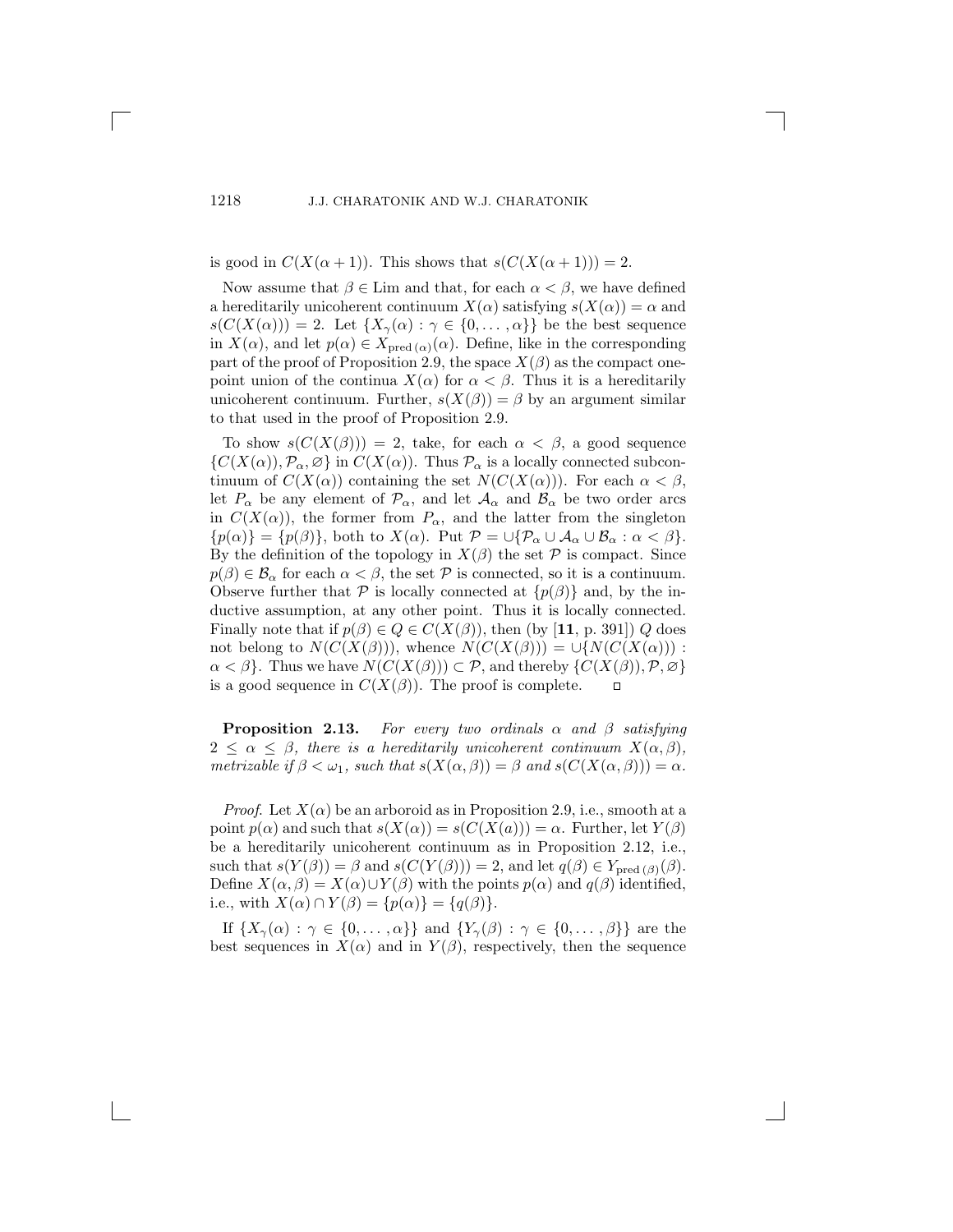$\{Z_{\gamma} : \gamma \in \{0, \dots, \beta\}\}\$  defined by

$$
Z_{\gamma} = \begin{cases} I(X_{\gamma}(\alpha) \cup Y_{\gamma}(\beta)) & \text{if } \gamma \leq \alpha, \\ Y(\beta) & \text{if } \alpha < \gamma \leq \beta, \end{cases}
$$

is the best one of length  $\beta$  in  $X(\alpha, \beta)$ . Therefore  $s(X(\alpha, \beta)) = \beta$ according to Corollary 1.9.

Define a retraction  $R: C(X(\alpha, \beta)) \to C(X(\alpha))$  by  $R(P) = P \cap X(\alpha)$ for each  $P \in C(X(\alpha, \beta))$ . One can verify that R is continuous. Therefore,  $s(C(X(\alpha,\beta))) \geq s(C(X(\alpha))) = \alpha$  by Theorem 1.5. To show the other inequality, let  $\{\mathcal{X}_{\gamma} : \gamma \in \{0, \dots, \alpha\}\}\)$  be a good sequence in  $C(X(\alpha))$ , and let  $\{C(Y(\beta)), \mathcal{P}, \varnothing\}$  be a good sequence in  $C(Y(\beta))$ . Arguing as in the corresponding part of the proof of Proposition 2.12, we can show that

(2.13.1) 
$$
N(C(X(\alpha,\beta))) = N(C(X(\alpha))) \cup N(C(Y(\beta))).
$$

Let  $P \in \mathcal{P}$ . Choose three order arcs: A from P to  $Y(\beta)$ , B from  $\{q(\beta)\} = \{p(\alpha)\}\$ also to  $Y(\beta)$ , both in  $C(Y(\beta))$ , and  $C$  from  $\{p(\alpha)\} = \{q(\beta)\}\$ to an element of  $\mathcal{X}_1$  in  $C(X(\alpha))$ . Define

$$
\mathcal{Y}_0 = C(X(\alpha, \beta)), \qquad \mathcal{Y}_1 = \mathcal{P} \cup \mathcal{A} \cup \mathcal{B} \cup \mathcal{C} \cup \mathcal{X}_1
$$
  
and 
$$
\mathcal{Y}_\gamma = \mathcal{X}_\gamma \quad \text{for } \gamma \in \{2, ..., \alpha\}\}.
$$

Since  $P$ ,  $A$ ,  $B$  and  $C$  are locally connected continua, we infer from (2.13.1) that the sequence  $\{\mathcal{Y}_{\gamma} : \gamma \in \{0, \ldots, \alpha\}\}\$ is a good one in  $C(X(\alpha, \beta))$ . This shows that  $s(C(X(\alpha, \beta))) \leq \alpha$ , and consequently it equals  $\alpha$ , as required. The proof is finished. equals  $\alpha$ , as required. The proof is finished.

**3. Cartesian products.** Now we will discuss the degree of nonlocal connectedness for the Cartesian products of continua. To do this let us recall the concept of the natural sum  $\alpha(+)\beta$  of ordinal numbers  $\alpha$ and  $\beta$ .

Let

$$
\alpha = \omega^{\xi_1} p_1 + \omega^{\xi_2} p_2 + \dots + \omega^{\xi_h} p_h,
$$
  

$$
\beta = \omega^{\xi_1} q_1 + \omega^{\xi_2} q_2 + \dots + \omega^{\xi_h} q_h,
$$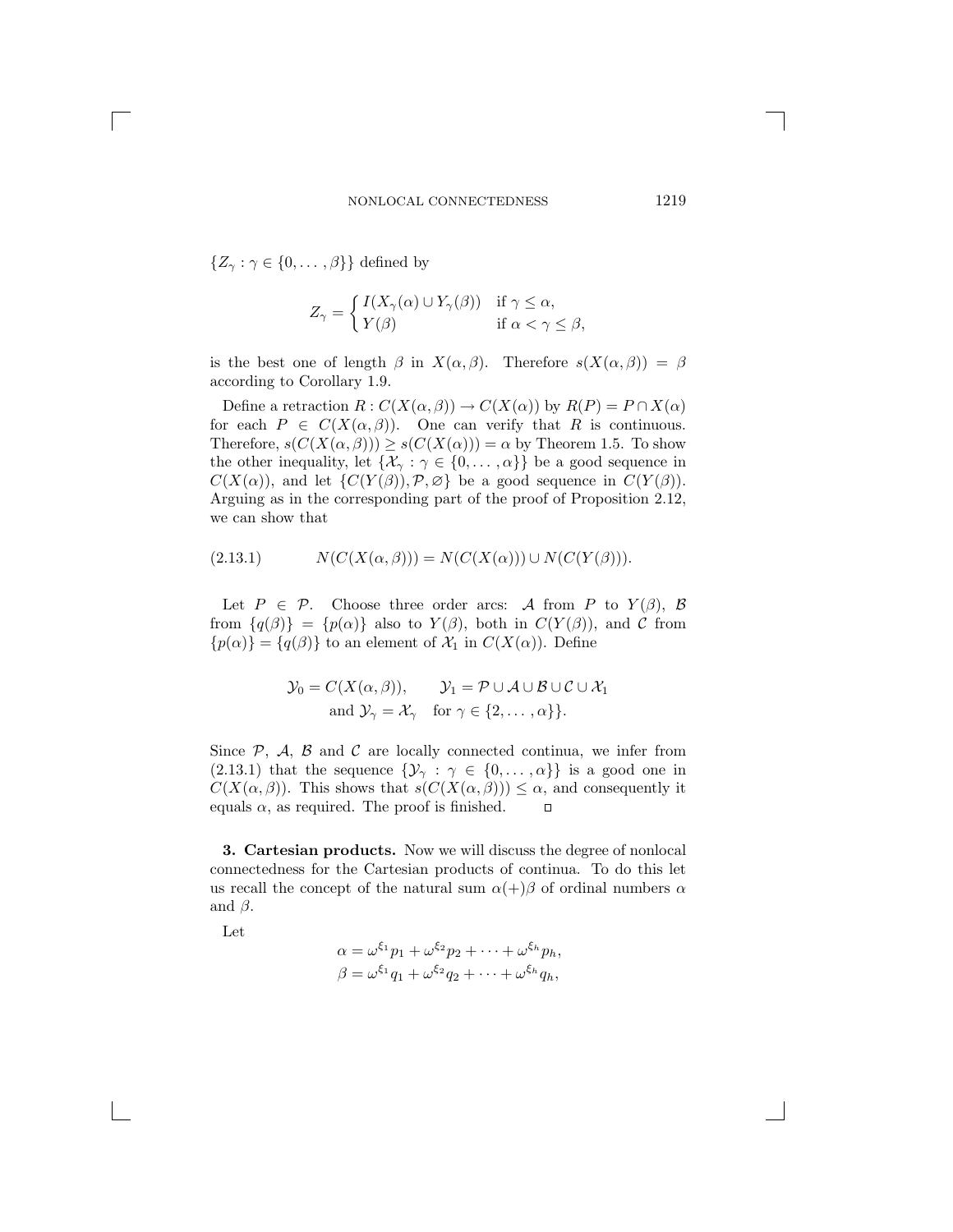where  $\xi_1 > \xi_2 > \cdots > \xi_h$  and where  $p_i, q_i$ , for  $i \in \{1, 2, \ldots, h\}$ , are natural numbers, some of them possibly zeros. Then the *natural sum* is defined by (see [**19**, p. 253])

$$
\alpha(+) \beta = \omega^{\xi_1}(p_1 + q_1) + \omega^{\xi_2}(p_2 + q_2) + \cdots + \omega^{\xi_h}(p_h + q_h).
$$

The following two lemmas will be useful in the sequel.

**Lemma 3.1.** *Let*  $\beta \in \text{Lim}$ *, and to each ordinal number*  $\alpha < \beta$  *let two ordinal numbers*  $\alpha_1$  *and*  $\alpha_2$  *be assigned such that*  $\alpha = \alpha_1(+)\alpha_2$ *. Then* 

$$
\sup\{\alpha_1 : \alpha < \beta\} (+) \sup\{\alpha_2 : \alpha < \beta\} \ge \beta.
$$

*Proof.* Put  $\gamma = \sup{\{\alpha_1 : \alpha < \beta\}}$  +  $\sup{\{\alpha_2 : \alpha < \beta\}}$  and suppose on the contrary that  $\gamma < \beta$ . Let  $\delta = \gamma + 1 < \beta$ . Then  $\gamma \ge \delta_1(+)\delta_2 = \delta$ , a contradiction. contradiction.

**Lemma 3.2.** *Let ordinal numbers*  $\alpha$  *and*  $\beta$  *be given with*  $\beta = \beta_1(+)\beta_2$ *and*  $\alpha < \beta$ *. Then there exist*  $\alpha_1$  *and*  $\alpha_2$  *such that* 

(3.2.1)  $\alpha_1 \leq \beta_1$ ,  $\alpha_2 \leq \beta_2$ , and  $\alpha = \alpha_1(+)\alpha_2$ .

*Proof*. Consider three cases.

*Case* 1.  $\alpha < \beta_1$ . Define  $\alpha_1 = \alpha$  and  $\alpha_2 = 0$ . Then conditions (3.2.1) obviously hold.

*Case* 2.  $\alpha < \beta_2$ . This case can be treated analogously.

*Case* 3.  $\alpha \geq \beta_1$  and  $\alpha \geq \beta_2$ . Put

$$
\beta_1 = \omega^{\xi_1} p_1 + \omega^{\xi_2} p_2 + \dots + \omega^{\xi_h} p_h,
$$
  
\n
$$
\beta_2 = \omega^{\xi_1} q_1 + \omega^{\xi_2} q_2 + \dots + \omega^{\xi_h} q_h,
$$
  
\n
$$
\alpha = \omega^{\xi_1} r_1 + \omega^{\xi_2} r_2 + \dots + \omega^{\xi_h} r_h,
$$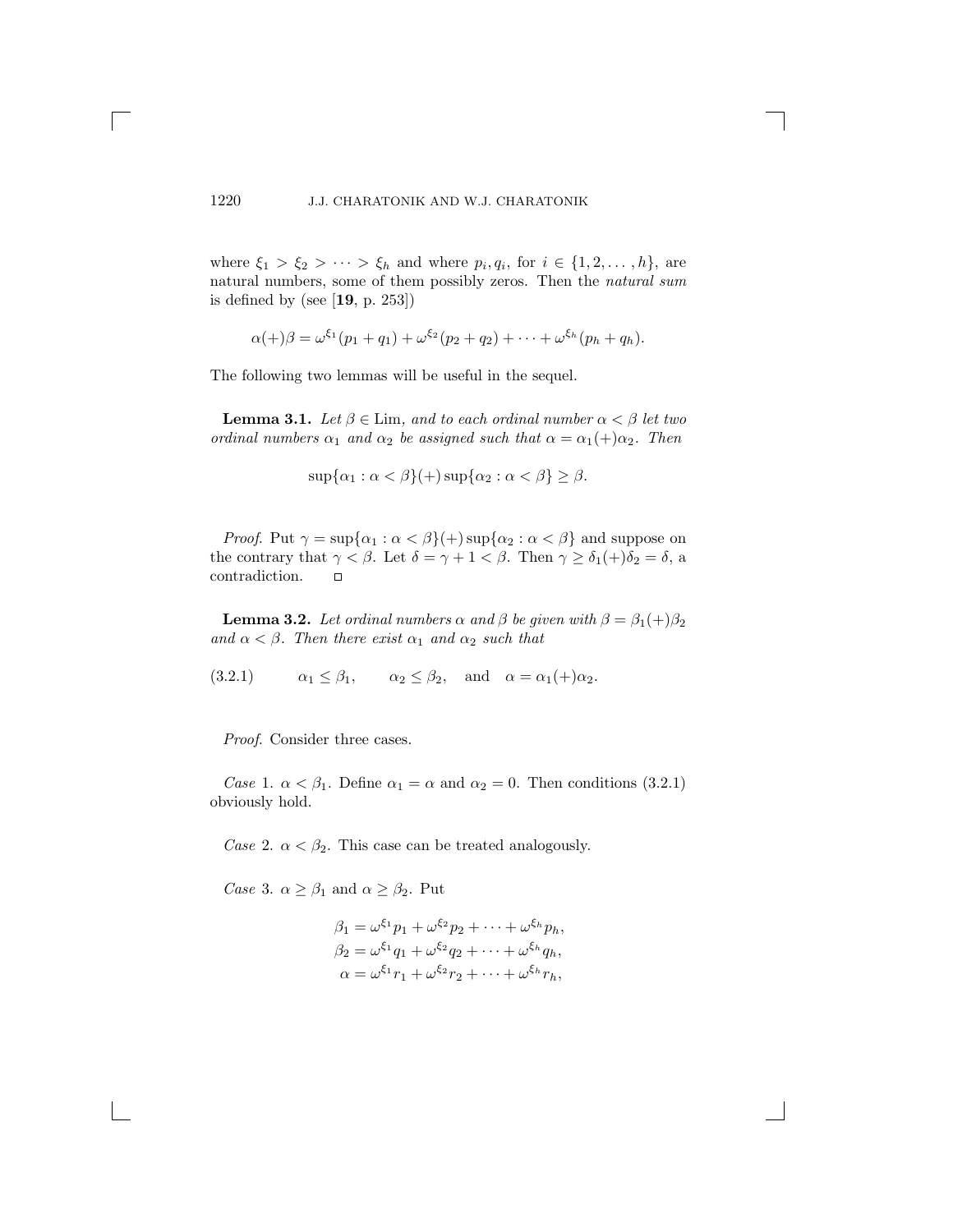where  $\xi_1 > \xi_2 > \cdots > \xi_h$  and  $p_i, q_i, r_i \in \mathbb{N}$  for  $i \in \{1, 2, \ldots, h\}$ , with  $p_i > 0$  or  $q_i > 0$ . Let  $k \in \{1, 2, ..., h\}$  be the smallest index such that  $r_k < p_k + q_k$ . Then, by the case considered, we have  $r_k \geq p_k$  and  $r_k \ge q_k$ , and we may assume  $p_k > 0$ . Define

$$
\alpha_1 = \omega^{\xi_1} p_1 \cdots + \omega^{\xi_{k-1}} p_{k-1} + \omega^{\xi_k} (p_k - 1) + \omega^{\xi_{k+1}} r_{k+1} + \cdots + \omega^{\xi_h} r_h
$$

and

$$
\alpha_2 = \omega^{\xi_k} (r_k - p_k + 1).
$$

Thus  $r_k - p_k > 0$ , so  $\alpha_1$  and  $\alpha_2$  are well defined, and conditions (3.2.1) obviously hold.

The proof is complete.  $\Box$ 

#### **Proposition 3.3.** *Let*

$$
\mathcal{X} = \{X_{\alpha} : \alpha \le \lambda_X\} \quad and \quad \mathcal{Y} = \{Y_{\alpha} : \alpha \le \lambda_Y\}
$$

*be good sequences for continua* X *and* Y *, respectively, and let*

$$
\lambda = \begin{cases} \lambda_X(+) \lambda_Y & \text{if } X_{\lambda_X} \neq \emptyset \neq Y_{\lambda_Y}, \\ \text{pred } (\lambda_X)(+) \text{pred } (\lambda_Y)(+) 1 & otherwise. \end{cases}
$$

*Then the sequence*  $\mathcal{Z} = \{Z_{\alpha} : \alpha \leq \lambda\}$  *defined by* (3.3.1)

$$
Z_{\alpha} = \bigcup \{ X_{\alpha_X} \times Y_{\alpha_Y} : \alpha = \alpha_X(+) \alpha_Y \text{ with } \alpha_X \le \lambda_X \text{ and } \alpha_Y \le \lambda_Y \}
$$

*is good in the product*  $X \times Y$ *.* 

*Proof.* First we have to show that each of the sets  $Z_{\alpha}$  defined by (3.3.1) is a continuum. To this goal it is enough to note that if  $X_{\alpha_X} \times Y_{\alpha_Y}$  and  $X_{\alpha'_X} \times Y_{\alpha'_Y}$  are nonempty uniands of the union in the victor member of (3.3.1), then  $X$ right member of (3.3.1), then  $X_{\max\{\alpha_X, \alpha'_X\}} \times Y_{\max\{\alpha_Y, \alpha'_Y\}}$  is a nonempty subset of  $(X_{\alpha_X} \times Y_{\alpha_Y}) \cap (X_{\alpha'_X} \times Y_{\alpha'_Y}).$ 

Second, note (see [**19**, p. 253]) that

(3.3.2) the union in the right member of the formula (3.3.1) has finitely many uniands.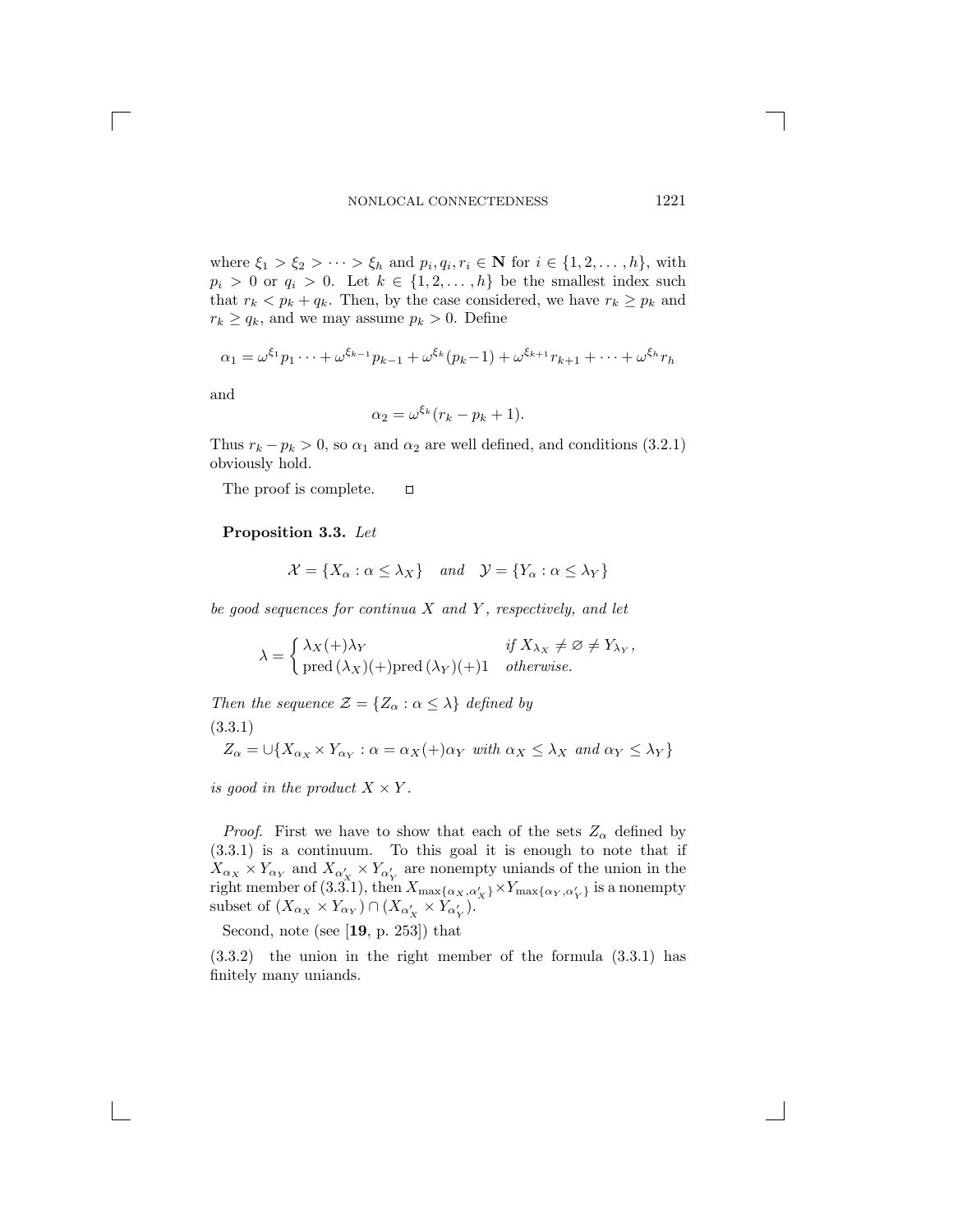Assuming that the conditions  $(1.3.1)$ – $(1.3.5)$  hold for the sequences  $\mathcal X$  and  $\mathcal Y$ , we will verify them for the sequence  $\mathcal Z$ .

Putting  $\alpha = 0$  in (3.3.1), we see that  $Z_0 = X_0 \times Y_0$ , so (1.3.1) is satisfied.

To show (1.3.2) for Z, take a point  $\langle x, y \rangle \in Z_{\alpha+1}$ . Then there are ordinal numbers  $\alpha_X \leq \lambda_X$  and  $\alpha_Y \leq \lambda_Y$  such that  $\alpha_X(+)\alpha_Y = \alpha + 1$ and that  $\langle x, y \rangle \in X_{\alpha_X} \times Y_{\alpha_Y}$ . Thus either  $\alpha_X$  or  $\alpha_Y$ , say  $\alpha_X$ , is not a limit ordinal. Put  $\alpha_X = \alpha'_X + 1$ . Then  $X_{\alpha_X} \subset X_{\alpha'_X}$  by (1.3.2) for  $\mathcal{X}_{\alpha_1} \subset \mathcal{X}_{\alpha'_X} \subset \mathcal{X}_{\alpha'_X}$  by (1.3.2) for  $\mathcal{X},$  so  $\langle x, y \rangle \in X_{\alpha'}$ <br>that  $X \times Y$  $\alpha'_{X} \times Y_{\alpha_{Y}}$ . Note that  $\alpha'_{X}(+) \alpha_{Y} = \alpha$ , whence it follows<br>  $\subset Z$  Thus  $\langle x, y \rangle \in Z$  as needed and so (1.3.2) for that  $X_{\alpha'_X} \times Y_{\alpha_Y} \subset Z_\alpha$ . Thus,  $\langle x, y \rangle \in Z_\alpha$  as needed, and so (1.3.2) for <br>*Z* is shown  $Z$  is shown.

To verify (1.3.3) for Z, take a point  $\langle x, y \rangle \in N(Z_\alpha)$ . Then by Fact 1.2.1 and (3.3.1), there are ordinal numbers  $\alpha_X \leq \lambda_X$  and  $\alpha_Y \leq \lambda_Y$ such that  $\alpha_X(+) \alpha_Y = \alpha$  and  $\langle x, y \rangle \in N(X_{\alpha_X} \times Y_{\alpha_Y})$ . Further,  $N(X_{\alpha_X} \times Y_{\alpha_Y}) = (N(X_{\alpha_X}) \times Y_{\alpha_Y}) \cup (X_{\alpha_X} \times N(Y_{\alpha_Y}))$  by Fact 1.2.2. Since  $(\alpha_X + 1)(\alpha_Y = \alpha_X + ((\alpha_Y + 1) = (\alpha_X + (\alpha_Y)(\alpha_Y + 1)) = \alpha + 1,$ the conclusion follows.

Now we will show that  $(1.3.4)$  holds for  $\mathcal{Z}$ , i.e., that

(3.3.3) 
$$
Z_{\beta} = \bigcap \{ Z_{\alpha} : \alpha < \beta \} \text{ for each } \beta \in \text{Lim} \text{ with } \beta \leq \lambda.
$$

First, let  $\langle x, y \rangle \in Z_{\beta}$ . Then there are ordinal numbers  $\beta_X \leq \lambda_X$  and  $\beta_Y \leq \lambda_Y$  such that  $\beta_X(+) \beta_Y = \beta$  and  $\langle x, y \rangle \in X_{\beta_X} \times Y_{\beta_Y}$ . Let  $\alpha < \beta$ . By Lemma 3.2 there are ordinal numbers  $\alpha_X$  and  $\alpha_Y$  such that

$$
\alpha_X \le \beta_X
$$
,  $\alpha_Y \le \beta_Y$  and  $\alpha_X(+)\alpha_Y = \alpha$ .

Thus  $X_{\beta_X} \times Y_{\beta_Y} \subset X_{\alpha_X} \times Y_{\alpha_Y} \subset Z_{\alpha}$ , whence  $\langle x, y \rangle \in Z_{\beta}$ , as needed. So one inclusion in the equality (3.3.3) is shown.

To prove the other one, let  $\langle x, y \rangle$  belong to the intersection in the right member of (3.3.3). Then, by the definition (3.3.1) of  $Z_{\alpha}$ , for each  $\alpha < \beta$  there are ordinal numbers  $\alpha_X$  and  $\alpha_Y$  such that  $\alpha_X(+)\alpha_Y = \alpha$ and  $\langle x, y \rangle \in X_{\alpha_X} \times Y_{\alpha_Y}$ . Put

$$
\beta_X = \sup{\alpha_X : \alpha < \beta}
$$
 and  $\beta_Y = \sup{\alpha_Y : \alpha < \beta}$ .

By Lemma 3.1 we have  $\beta_X(+) \beta_Y \geq \beta$ , and by Lemma 3.2 there are ordinal numbers  $\beta'_X$  and  $\beta'_Y$  such that

$$
\beta'_X \le \beta_X
$$
,  $\beta'_Y \le \beta_Y$  and  $\beta'_X(+)\beta'_Y = \beta$ .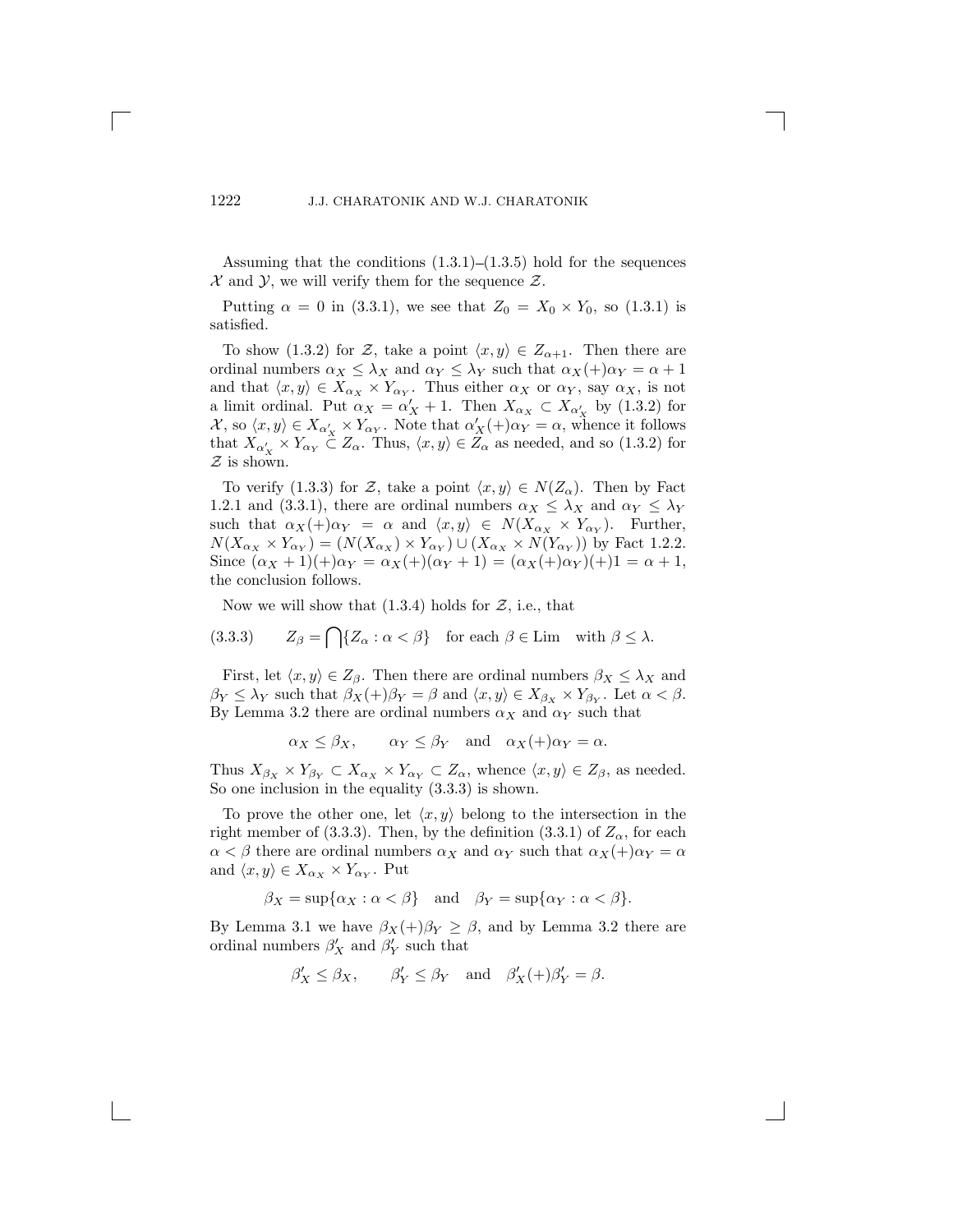Therefore,  $\langle x, y \rangle \in X_{\beta_X} \times Y_{\beta_Y} \subset X_{\beta'_X} \times Y_{\beta'_Y} \subset Z_{\beta}$ . So the other inclusion is shown and thus the equality (3.3.3) holds.

Finally we have to verify condition (1.3.5) for Z. If  $\lambda_X \in \text{Lim}$  and  $\lambda_Y \in \text{Lim, then } Z_{\lambda} = X_{\lambda_X} \times Y_{\lambda_Y}$  is a one-point set, and  $\lambda = \lambda_X(+)\lambda_Y$ is a limit ordinal.

So assume that one of  $\lambda_X$  and  $\lambda_Y$ , say  $\lambda_X$ , is not in Lim. Then  $\lambda_X$  = pred  $(\lambda_X)(+)$ 1. Let ordinal numbers  $\alpha$  and  $\beta$  be such that  $\alpha \leq \lambda_X$ ,  $\beta \leq \lambda_Y$  and  $\alpha(+)\beta = \lambda = \text{pred}(\lambda_X)(+)$  pred  $(\lambda_Y)(+)$ 1 =  $\lambda_X(+)$ pred  $(\lambda_Y)$ . Since  $\alpha \leq \lambda_X$ , we have  $\lambda_X(+)$ pred  $(\lambda_Y) \leq \lambda_X(+)\beta$ . Further, since the natural sum is an increasing function with respect to each of the summands (see [**19**, p. 253]), we get pred  $(\lambda_Y) \leq \beta$ , whence either  $\beta = \text{pred}(\lambda_Y)$  or  $\beta = \text{pred}(\lambda_Y)(+1)$ . Thus we have whence either  $\beta = \text{pred}(\lambda_Y)$  or  $\beta = \text{pred}(\lambda_Y)(+1)$ . Thus we have either  $Z_{\lambda} = X_{\text{pred}}(\lambda_X) \times Y_{\text{pred}}(\lambda_Y)(+)$ 1  $\cup X_{\text{pred}}(\lambda_X)(+)$ 1  $\times Y_{\text{pred}}(\lambda_Y)$  if  $\lambda_Y \notin \text{Lim or } Z_{\lambda} = X_{\text{pred }(\lambda_X)(+1)} \times Y_{\text{pred }(\lambda_Y)}$  if  $\lambda_Y \in \text{Lim. Since}$ <br> $X_{\lambda_1} \times \lambda_2 \times \dots \times Y_{\lambda_N} = \emptyset$  we have  $Z_{\lambda_1} = \emptyset$ . The proof is  $X_{\text{pred}(\lambda_X)(+1)} = Y_{\text{pred}(\lambda_Y)(+1)} = \emptyset$ , we have  $Z_{\lambda} = \emptyset$ . The proof is complete.

Proposition 3.3 implies the following results.

**Theorem 3.4.** For every two continua X and Y, we have

$$
s(X \times Y) \leq \begin{cases} s(X)(+)s(Y) & \text{if } s(X), s(Y) \in \text{Lim,} \\ \text{pred } (s(X)) (+) \text{pred } (s(Y)) (+) 1 & otherwise. \end{cases}
$$

**Corollary 3.5.** *For every two continua* X *and* Y *, we have*

$$
\nu(X \times Y) \le \nu(X)(+)\nu(Y).
$$

It would be interesting to know whether Theorem 3.4 is the best possible. In other words, we have the following question.

**Question 3.6.** For arbitrary ordinal numbers  $\alpha$  and  $\beta$ , do continual X and Y exist satisfying  $s(X) = \alpha$ ,  $s(Y) = \beta$  and

$$
s(X \times Y) = \begin{cases} \alpha(+)\beta & \text{if } \alpha, \beta \in \text{Lim}, \\ \text{pred } (\alpha)(+)\text{pred } (\beta)(+)1 & \text{otherwise} \end{cases}
$$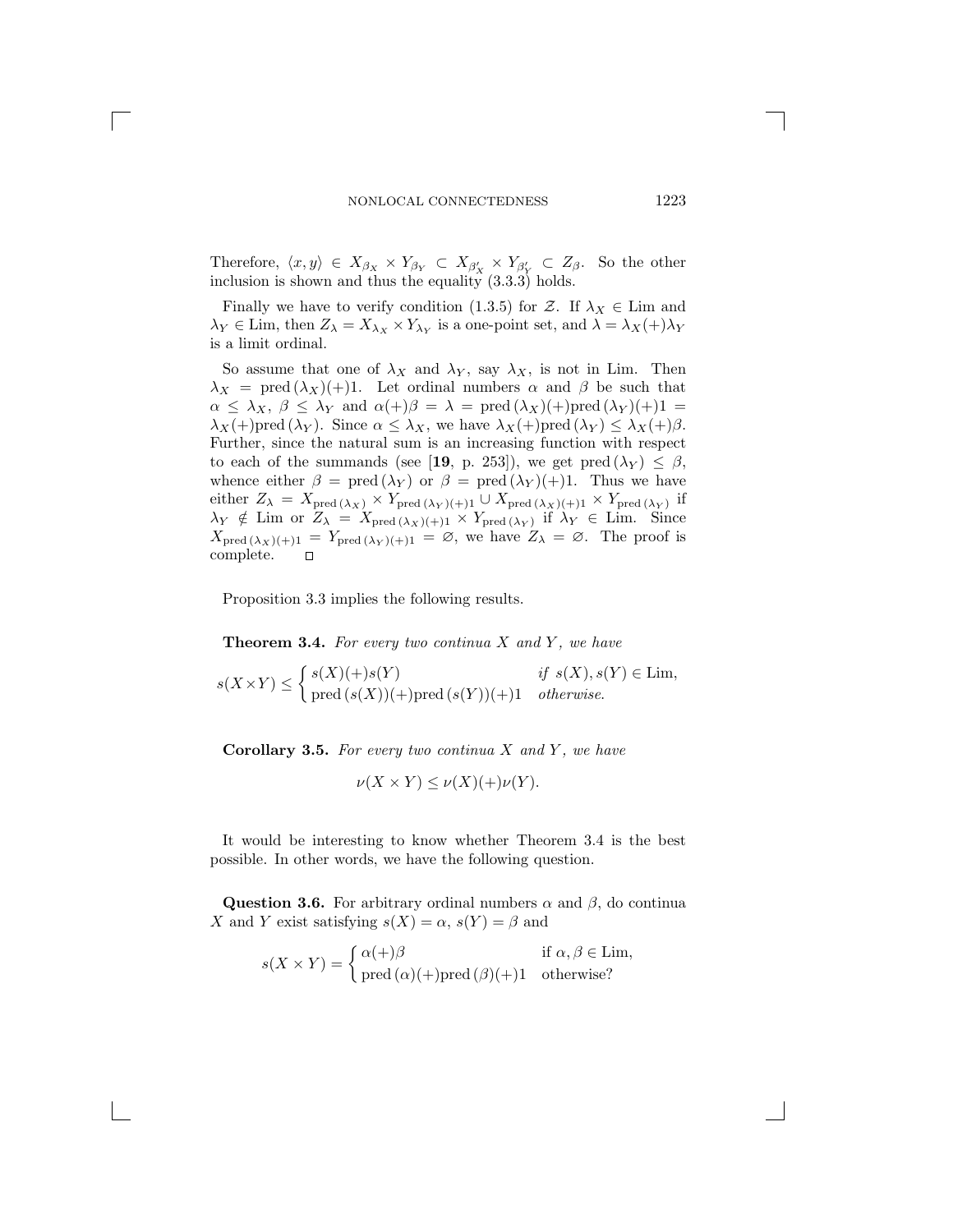**Proposition 3.7.** *For every two continua* X and Y with  $s(X), s(Y) \in$  $\mathbb{N} \setminus \{0, 1\}$  *we have*  $s(X \times Y) \geq s(X) + 1$ *.* 

*Proof.* Let  $k = s(X \times Y)$ , and let  $\{X \times Y = Z_0, \ldots, Z_k\}$  be a good sequence in  $X \times Y$ . Denote by  $\pi : X \times Y \to X$  the projection onto the first factor. Note that, by Proposition 1.4, the sequence  $\{\pi(Z_0),\ldots,\pi(Z_k)\}\$ is a good one in X. Further, observe that  $Z_1 \supset N(Z_0)=(N(X)\times Y) \cup (X\times N(Y))$  according to Fact 1.2.2, so  $\pi(Z_1) = X$ . Thus the sequence  $\{\pi(Z_1), \ldots, \pi(Z_k)\}\$  is a good one in X, and therefore  $s(X) \leq k - 1$ , whence  $k \geq s(X) + 1$ , as required.  $\Box$ and therefore  $s(X) \leq k-1$ , whence  $k \geq s(X) + 1$ , as required.

It is shown in  $[9, p. 29]$  that if a continuum X is not locally connected and the set  $N(X)$  is contained in a locally connected subcontinuum of X, i.e., if  $s(X) = 2$ , then  $X \times X$  is not a continuous image of X. The following corollary, which follows from Proposition 3.7 and Theorem 1.5, generalizes this result (compare also [**16**, p. 1140]).

**Corollary 3.8.** *For each continuum X, if*  $s(X) = n \in \mathbb{N} \setminus \{0, 1\}$ *, then there is no mapping from* X *onto*  $X \times X$ .

One can ask if continua  $X$  and  $Y$  exist such that the inequality in Theorem 3.4 is strict. In the next proposition we present a result from which a positive answer to this question follows.

For a space X, we denote by  $\Delta(X)$  the diagonal of its Cartesian square, i.e.,  $\Delta(X) = \{ \langle x, x \rangle : x \in X \}.$ 

**Proposition 3.9.** *For each natural number*  $n \in \mathbb{N} \setminus \{0, 1\}$ *, there is a metric hereditarily unicoherent continuum* X *such that*  $s(X) = n$  *and*  $s(X \times X) = n + 1.$ 

*Proof.* For  $k \in \mathbb{N}$ , put

 $I_k = \{k\} \times [-1, 1]$  and  $L_k = \left\{ \left\langle x, \sin \frac{1}{x - 1} \right\} \right\}$  $\frac{x-k}{\cdot}$  $\Big\} \in \mathbf{R}^2 : x \in (k, k+1] \Big\},\,$ 

and note that  $I_k \cup L_k$  is homeomorphic to the sin $(1/x)$ -curve S. Define

 $X = I_n \cup \bigcup \{I_k \cup L_k : k \in \{1, ..., n-1\}\}\$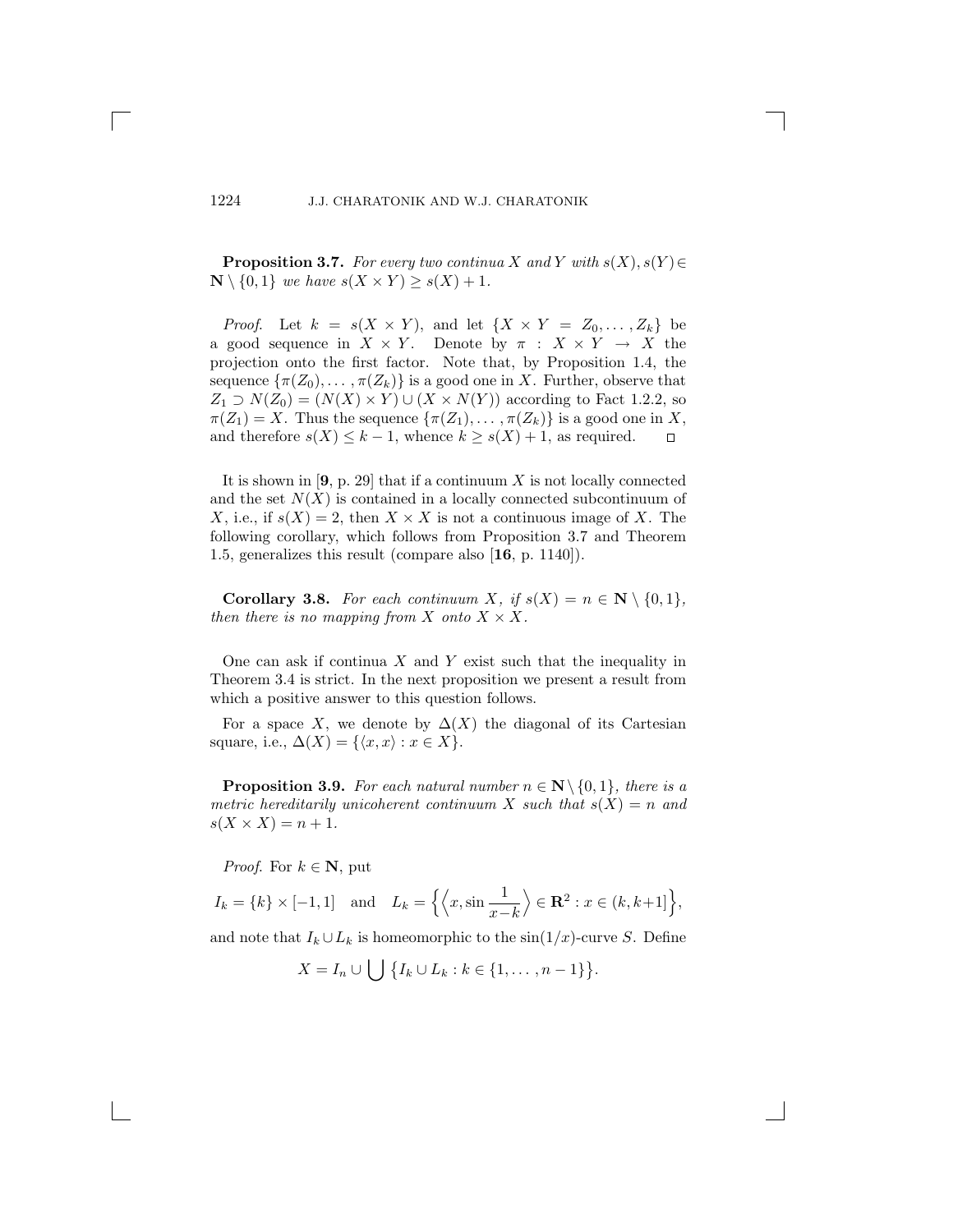Thus  $X$  is a hereditarily unicoherent (plane) continuum. Note that the sequence  $\{X_0, X_1, \ldots, X_n\}$  defined by

$$
X_j = I_{n-j} \cup \bigcup \{ I_k \cup L_k : k \in \{1, ..., n-j-1\} \}
$$
  
for  $j \in \{0, ..., n-2\}$ ,

 $X_{n-1} = I_1$  and  $X_n = \emptyset$ , is the best one in X. Thus by Corollary 1.9 we get  $s(X) = n$ .

For  $j \in \{0, \ldots, n-2\}$  define  $M_j = I_1 \cup \cdots \cup I_{n-j}$  and  $M_n = \emptyset$  and note that

(3.9.1) 
$$
M_j = M_{j+1} \cup I_{n-j};
$$

(3.9.2) 
$$
N(X_j) = M_{j+1}.
$$

Now we will define a good sequence  $\{Y_0, \ldots, Y_{n+1}\}$  in  $X \times X$ . Put  $Y_0 = X \times X$ ,  $Y_{n+1} = \emptyset$ , and for  $j \in \{1, \ldots, n\}$ , let

(3.9.3) 
$$
Y_j = (X_{j-1} \times M_j) \cup (M_j \times X_{j-1}) \cup \Delta(X_{j-1})
$$

$$
\cup (I_{n-j+1} \times I_{n-j+1}).
$$

Then conditions  $(1.3.1)$ ,  $(1.3.2)$  and  $(1.3.5)$  are obviously satisfied, and  $(1.3.4)$  does not apply. We will verify  $(1.3.3)$ , which means that  $N(Y_k) \subset Y_{k+1}$  for  $k \in \{0, \ldots, n\}$ . If  $k = 0$ , the inclusion is a consequence of the definitions and of Fact 1.2.2. So assume  $k \in \{1, ..., n-1\}$ . Then

$$
N(Y_k) \subset (N(X_{k-1}) \times M_k) \cup (M_k \times N(X_{k-1}) \cup N(\Delta(X_{k-1}))
$$
  
\nby Fact 1.2  
\n
$$
= M_k \times M_k
$$
  
\nby (3.9.2)  
\n
$$
\subset (M_{k+1} \cup I_{n-k}) \times (M_{k+1} \cup I_{n-k})
$$
  
\n
$$
\subset (X_k \times M_{k+1}) \cup (M_{k+1} \times X_k) \cup \Delta(X_k) \cup (I_{n-k} \times I_{n-k})
$$
  
\n
$$
= Y_{k+1}
$$
  
\nby (3.9.3).

For  $k = n$ , we have  $N(Y_n) = N(I_1 \times I_1) = \emptyset = Y_{n+1}$ . So (1.3.3) holds, and we have proved that the sequence  $\{Y_0, \ldots, Y_{n+1}\}$  is a good one in  $X \times X$ . Therefore  $s(X \times X) \leq n+1$ . The opposite inequality is just Proposition 3.7. The proof is complete.  $\Box$ Proposition 3.7. The proof is complete.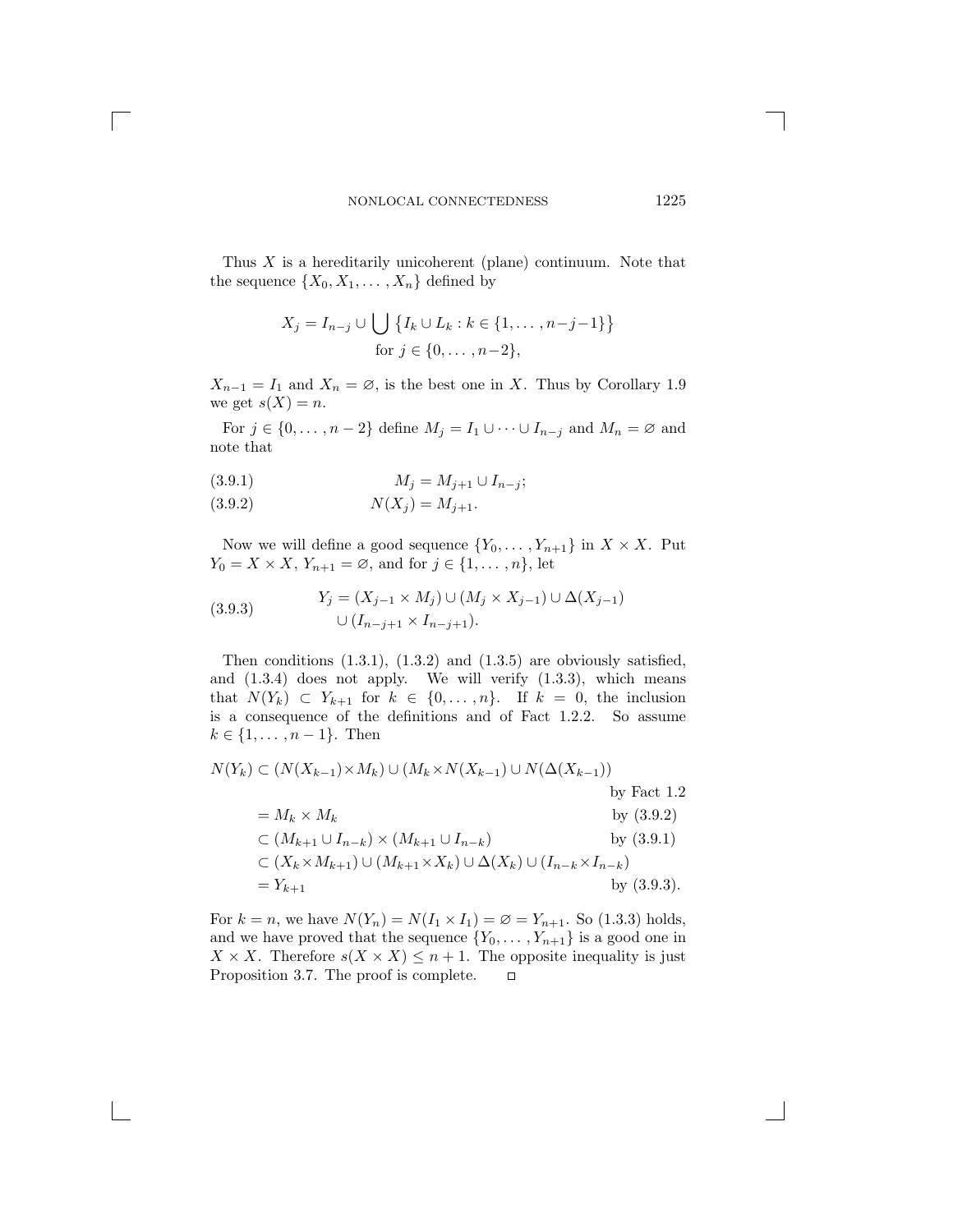Now we will pass to infinite Cartesian products. We denote by  $\mathcal{J}$  and arbitrary set of indices, by  $X = \prod\{X_i : i \in \mathcal{J}\}\)$  the Cartesian product of the spaces  $X_i$ , and by  $\pi_i : X \to X_i$  the natural projection of the product onto the *i*the factor  $X_i$  for each  $i \in \mathcal{J}$ . For shortness we put  $x_i = \pi_i(x)$ .

The following lemma is an extension of statement (4) in [**9**, p. 28] for continua. Recall that  $L(X)$  denotes the set of all points of a continuum  $X$  at which  $X$  is locally connected.

**Lemma 3.10.** Let an arbitrary family of continua  $X_i$  be given, where  $i \in \mathcal{J}$ *.* Then

(3.10.1) 
$$
L\left(\prod\{X_i : i \in \mathcal{J}\}\right) = \prod\{L(X_i) : i \in \mathcal{J}\}.
$$

*Proof.* Let x be a point of the left member of equation  $(3.10.1)$ . For any fixed  $j \in \mathcal{J}$  we will show that  $x_j \in L(X_j)$ . Let  $U_j$  be an open set in  $X_j$  which contains  $x_j$ . For each  $i \in \mathcal{J}$ , define

$$
U_i = \begin{cases} U_j & \text{for } i = j, \\ X_i & \text{for } i \neq j, \end{cases}
$$

and put  $\mathcal{U} = \prod \{U_i : i \in \mathcal{J}\}\.$  Then  $\mathcal{U}$  is open in X and  $x \in \mathcal{U}$ . Since x is in the left member of equality (3.10.1), a connected set  $V$  exists such that  $x \in \text{int } V \subset U$ . Put  $V = \pi_j(V)$ . Since  $\pi_j$  is open, we have  $x_j \in \text{int } V \subset U$ , whence  $x_j \in L(X_j)$ . Therefore, x is in the right member of equality  $(3.10.1)$ , and one inclusion is shown. The other one is proved in [**18**, p. 229]. The proof is complete.  $\mathsf{r}$ 

**Theorem 3.11.** Let  $\mathcal J$  be an infinite set and, for each  $i \in \mathcal J$ , let  $X_i$ *be a nonlocally connected continuum. Then*  $s(\prod\{X_i : i \in \mathcal{J}\}) = \infty$ *.* 

*Proof.* Put  $X = \prod\{X_i : i \in \mathcal{J}\}\.$  It is enough to prove that the set  $N(X)$  is dense in X. To this aim for each  $i \in \mathcal{J}$ , fix a point  $a_i \in N(X_i)$ . Let U be a basic open subset of X, i.e.,  $\mathcal{U} = \prod \{U_i : i \in \mathcal{J}\}\,$ , where  $U_i = X_i$  for all but finitely many indices  $i \in \mathcal{J}$ . Fix  $j \in \mathcal{J}$  such that  $U_j = X_j$ . Then a point  $x = \{x_i : i \in \mathcal{J}\}\in \mathcal{U}$  exists such that  $x_j \in N(X_j)$ . By Lemma 3.10 we have  $x \in \mathcal{U} \cap N(X)$  as needed.  $\Box$  $x_j \in N(X_j)$ . By Lemma 3.10 we have  $x \in \mathcal{U} \cap N(X)$  as needed.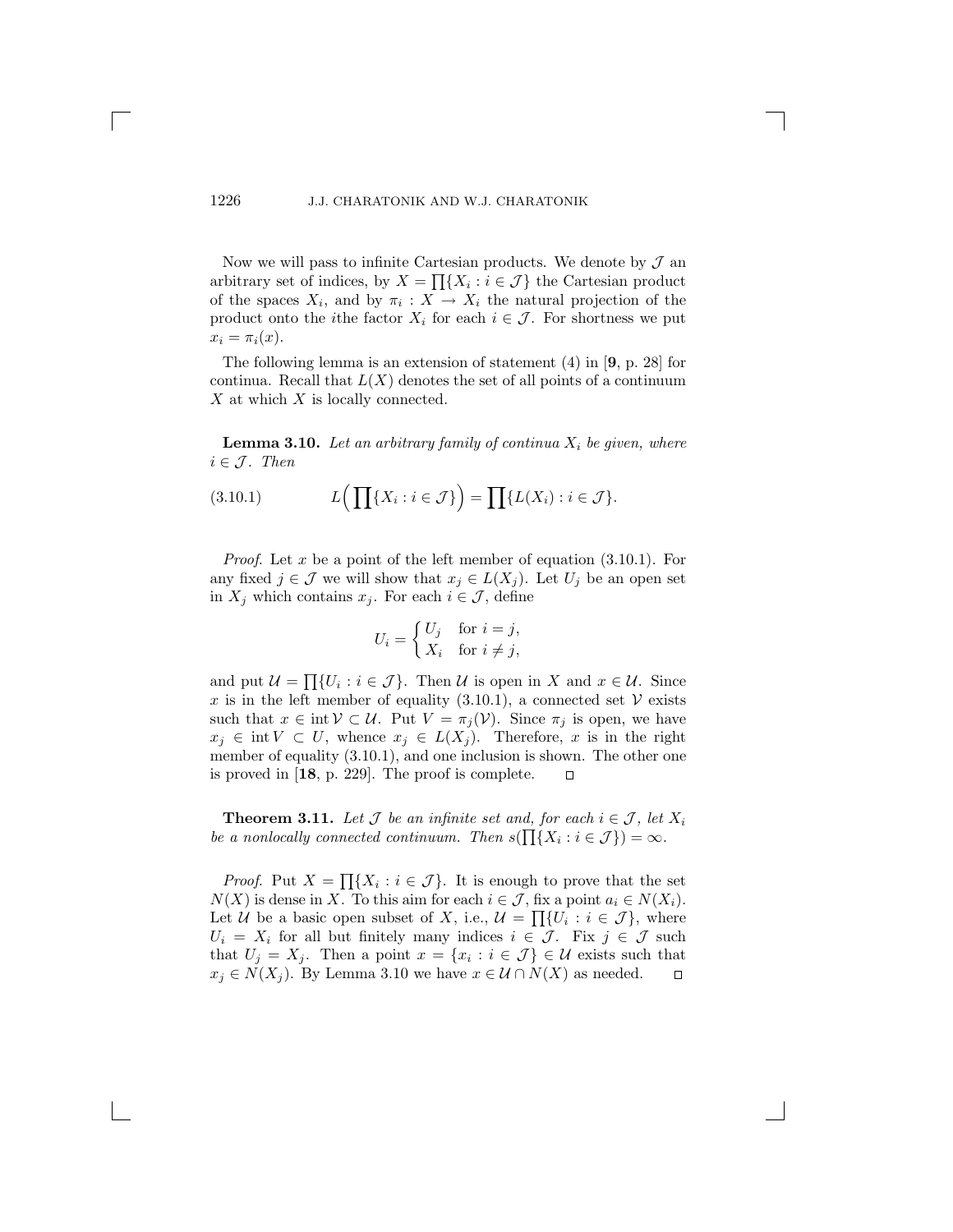**Corollary 3.12.** *For each continuum* X*, we have*

$$
s(X^{\aleph_0}) = \begin{cases} 0 & \text{if } X \text{ is a singleton;} \\ 1 & \text{if } X \text{ is nondegenerate and locally connected;} \\ \infty & \text{if } X \text{ is not locally connected.} \end{cases}
$$

**4. Inverse limits.** Suppose that for every  $\sigma \in \Sigma$ , where  $\Sigma$  is a set directed by a relation  $\leq$ , we have a topological space  $X_{\sigma}$ , and for every  $\sigma, \tau \in \Sigma$  with  $\sigma \leq \tau$ , a mapping  $f_{\sigma}^{\tau}: X_{\tau} \to X_{\sigma}$  is defined such that the following two conditions are satisfied: following two conditions are satisfied:

(i)  $f_{\sigma}^{\tau} \circ f_{\tau}^{v} = f_{\sigma}^{v}$  for any  $\sigma, \tau, v \in \Sigma$  satisfying  $\sigma \leq \tau \leq v$ ,

(ii)  $f_{\sigma}^{\sigma}$  is the identity on  $X_{\sigma}$  for each  $\sigma \in \Sigma$ .

Then the family  $\mathbf{S} = \{X_{\sigma}, f_{\sigma}^{\tau}, \Sigma\}$  is called an *inverse system of spaces* with *honding mannings*  $f^{\tau}$  An inverse system  $\mathbf{S} = \{X, f^m, \mathbf{N}\}$  $X_{\sigma}$  with *bonding mappings*  $f_{\sigma}^{\tau}$ . An inverse system  $\mathbf{S} = \{X_n, f_n^m, \mathbf{N}\},$ <br>where  $\mathbf{N}$  is the set of all positive integers directed by its natural order where **N** is the set of all positive integers directed by its natural order, is called an *inverse sequence*.

Let  $\mathbf{S} = \{X_{\sigma}, f_{\sigma}^{\tau}, \Sigma\}$  be an inverse system. An element  $p = \langle p_{\sigma} \rangle$ <br>the Cartesian product  $\Pi X : \sigma \in \Sigma\}$  such that  $f^{\tau}(n) = n$  for of the Cartesian product  $\Pi\{X_{\sigma} : \sigma \in \Sigma\}$  such that  $f_{\sigma}^{\tau}(p_{\tau}) = p_{\sigma}$  for  $p_{\sigma}$  for  $\sigma \in \Sigma$  with  $\sigma \leq \tau$  is called a *thread* of **S** and the subspace of any  $\sigma, \tau \in \Sigma$  with  $\sigma \leq \tau$  is called a *thread* of **S**, and the subspace of <sup>Π</sup>{X<sup>σ</sup> : <sup>σ</sup> <sup>∈</sup> <sup>Σ</sup>} consisting of all threads of **<sup>S</sup>** is called the *limit* of the inverse system **S** and is denoted by  $X = \lim_{\epsilon \to 0} \{X_{\sigma}, f_{\sigma}, \Sigma\}$ . Further, we denote by  $f_{\sigma}$ ,  $Y_{\sigma}$ , the president from the inverse limit grace into denote by  $f_{\sigma}: X \to X_{\sigma}$  the projection from the inverse limit space into the sth factor space. Then  $p_{\sigma} = f_{\sigma}(p) \in X_{\sigma}$  for each  $s \in \Sigma$ .

The sets of the form  $f_{\sigma}^{-1}(U_{\sigma})$ , where  $U_{\sigma}$  is an open subset of  $X_{\sigma}$ , called *basic open sets*, constitute a base in X. The reader is referred to Engelking's monograph [**8**] for more information on inverse systems.

We start with the following statement which is a consequence of Theorem 1.5.

**Statement 4.1.** For a given inverse system  $\mathbf{S} = \{X_{\sigma}, f_{\sigma}^{\tau}, \Sigma\}$  of primary  $X$ , with symicling bonding mannings  $f_{\sigma}$  are have *continua*  $X_{\sigma}$  *with surjective bonding mappings*  $f_{\sigma}^{\tau}$ , *we have* 

$$
s(\underleftarrow{\lim} \mathbf{S}) \geq \sup\{s(X_{\sigma}) : \sigma \in \Sigma\}.
$$

It is known that the inverse limit of locally connected continua with monotone surjective bonding mappings is a locally connected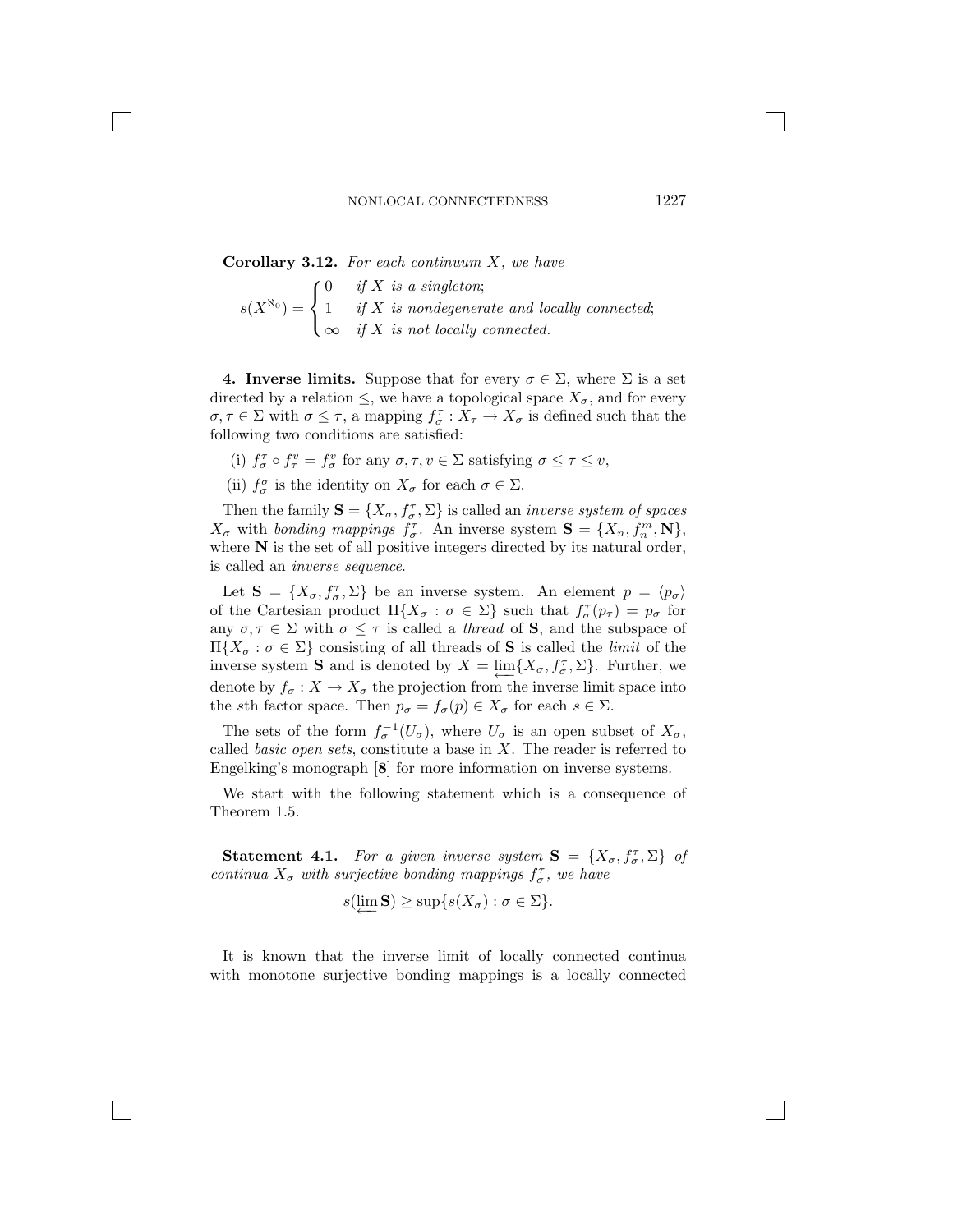continuum, see [**2**, p. 241]. The next two examples show that the degree s can increase under the inverse limit operation with monotone or even monotone and open surjective bonding mappings.

**Example 4.2.** There is an inverse sequence  $\mathbf{S} = \{X_n, f_n^m, \mathbf{N}\}\$  of particular X, with monotone surjective bonding mannings  $f^m$  satisfying continua  $X_n$  with monotone surjective bonding mappings  $f_n^m$  satisfying  $s(X) = 2$  for each  $n \in \mathbb{N}$  while  $s(\lim S) = 3$  $s(X_n) = 2$  for each  $n \in \mathbb{N}$ , while  $s(\underleftarrow{\lim}_{n} S) = 3$ .

*Proof.* Let  $X_0$  be the geometric comb, i.e.,  $X_0 = G$ , see (2.8). Given  $m \in \mathbb{N} \setminus \{0\}$ , define

$$
A_m = \left( \left[ \frac{1}{2^{m-1}}, \frac{1}{2^{m-1}} + \frac{1}{2^m} \right] \times \{0\} \right)
$$
  

$$
\cup \left( \left\{ \frac{1}{2^{m-1}} \right\} \times \left[ -\frac{1}{2^m}, 0 \right] \right)
$$
  

$$
\cup \bigcup \left\{ \left( \left\{ \frac{1}{2^{m-1}} + \frac{1}{2^{j+m-1}} \right\} \times \left[ -\frac{1}{2^m}, 0 \right] \right) : j \in \mathbb{N} \setminus \{0\} \right\}.
$$

Note that  $A_m$  is homeomorphic to  $X_0$  for each  $m \in \mathbb{N} \setminus \{0\}$ , and put, for each  $n \in \mathbb{N} \setminus \{0\},\$ 

$$
X_n = X_0 \cup \bigcup \{A_m : m \in \{1, \ldots, n\}\}.
$$

Observe that  $X_n$  is a continuum for each  $n \in \mathbb{N}$ , and that

$$
X_0 \subset X_1 \subset \cdots \subset X_n \subset X_{n+1} \subset \cdots.
$$

For each  $N \in \mathbb{N}$ , define  $f_n^{n+1}$  :  $X_{n+1} \to X_n$  as the retraction tisfying  $f^{n+1}(A_{n+1}) = f((1/2^{m-1}) \cap \mathbb{N})$ . Then  $f^{n+1}$  is a monotone satisfying  $f_n^{n+1}(A_{n+1}) = \{ \langle (1/2^{m-1}), 0 \rangle \}$ . Then  $f_n^{n+1}$  is a monotone<br>surjection Applying the Anderson-Choquet theorem (see [27, p. 23]) surjection. Applying the Anderson-Choquet theorem (see [**27**, p. 23]) to the inverse sequence  $\mathbf{S} = \{X_n, f_n^m, \mathbf{N}\}\)$ , we see that  $X = \lim_{k \to \infty} \mathbf{S}$  is homeomorphic to  $\cup \{X_n : n \in \mathbb{N}\}$ . One can observe that  $s(X_N) = 2$  for each  $n \in \mathbb{N}$ , and that  $s(\lim S) = 3$ , as required.  $\Box$ for each  $n \in \mathbb{N}$ , and that  $s(\underleftarrow{\lim}_{n} \mathbf{S}) = 3$ , as required.

**Example 4.3.** There is an inverse sequence  $S = \{X_n, f_n^m, N\}$  of primary  $X$ , with monotone and open surjective bonding mappings  $f^m$ continua  $X_n$  with monotone and open surjective bonding mappings  $f_n^m$ <br>satisfying  $s(X) \leq \omega$  for each  $n \in \mathbb{N}$  while  $s(\lim S) = \infty$ satisfying  $s(X_n) < \omega$  for each  $n \in \mathbb{N}$ , while  $s(\underleftarrow{\lim}_{n} \mathbf{S}) = \infty$ .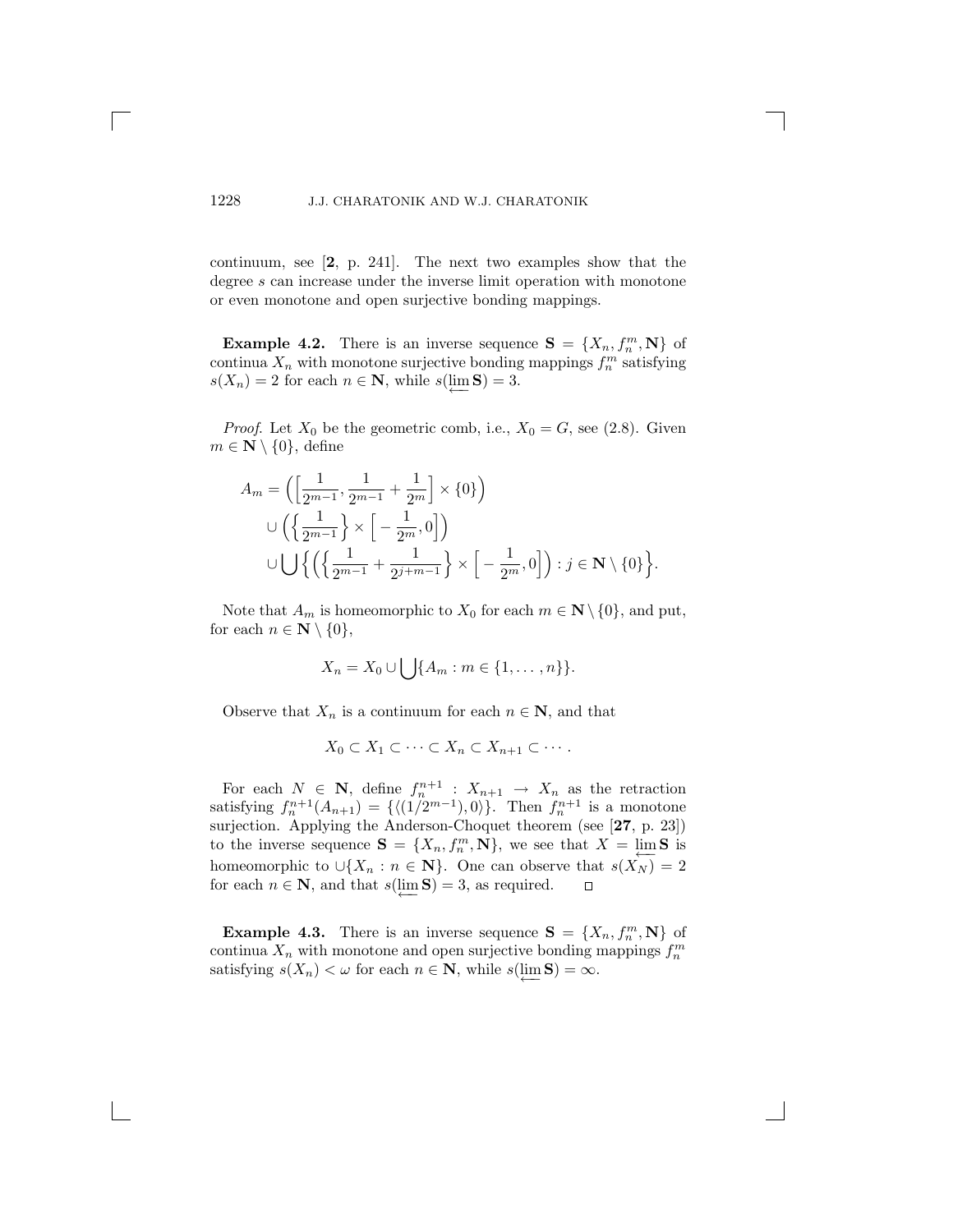*Proof*. Let G be the geometric comb defined by (2.8) and put  $X_n = G^n$  for each  $n \in \mathbb{N}$ . Let  $f_n^m : X_m \to X_n$  for  $n \leq m$  be the natural<br>projection. Thus  $f^m$  is monotone and open. Note that  $s(G) = 2$ projection. Thus  $f_n^m$  is monotone and open. Note that  $s(G) = 2$ ,<br>whence  $s(X) \leq \omega$  for each  $n \in \mathbb{N}$  according to Theorem 3.4. On the whence  $s(X_n) < \omega$  for each  $n \in \mathbb{N}$  according to Theorem 3.4. On the other hand,  $X = \lim_{n \to \infty} S$  is homeomorphic to  $\prod_{n=1}$ { $G_n : n \in \mathbb{N}$ }, where each  $G_n = G$  and thus  $s(X) = \infty$  by Corollary 3.12. □ each  $G_n = G$  and thus  $s(X) = \infty$  by Corollary 3.12.

**5. Applications.** Note that we already have shown some applications of the degree s to the nonexistence of so-called Peano mappings for some continua in Corollary 3.8. Two other applications are presented below. The first concerns continuously homogeneous continua; we present an answer to a question asked by Cook in [**5**, p. 388]. In the second we construct an uncountable family of distinct metric continua X having the property that the hyperspace  $C(X)$  is homeomorphic to X.

**5a. Continuously homogeneous continua.** A continuum X is said to be *continuously homogeneous* provided that, for every two points  $x, y \in X$ , a surjective mapping  $f: X \to X$  exists such that  $f(x) = y$ . If  $f$  is a homeomorphism, then  $X$  is said to be *homogeneous*. Two continua X and Y are said to be *continuously equivalent* provided that there are surjective mappings from  $X$  onto  $Y$  and from  $Y$  onto  $X$ .

**Proposition 5.1.** *For each homogeneous continuum* X*, we have*

 $s(X) =$  $\sqrt{ }$ Į  $\mathcal{L}$ 0 *if* X *is a singleton*; 1 *if* X is nondegenerate and locally connected;<br> $\frac{d}{dx}$  X is not locally connected. <sup>∞</sup> *if* X *is not locally connected*.

*Proof.* If  $N(X) \neq \emptyset$ , then  $N(X) = X$  by homogeneity of X, and nus there is no good sequence in X. So  $s(X) = \infty$ . thus there is no good sequence in X. So  $s(X) = \infty$ .

**Proposition 5.2.** *Every two continuously equivalent continua have the same degree of nonlocal connectedness.*

*Proof.* Indeed, let continua X and Y be continuously equivalent. According to Theorem 1.5, since there is a mapping from  $X$  onto  $Y$ ,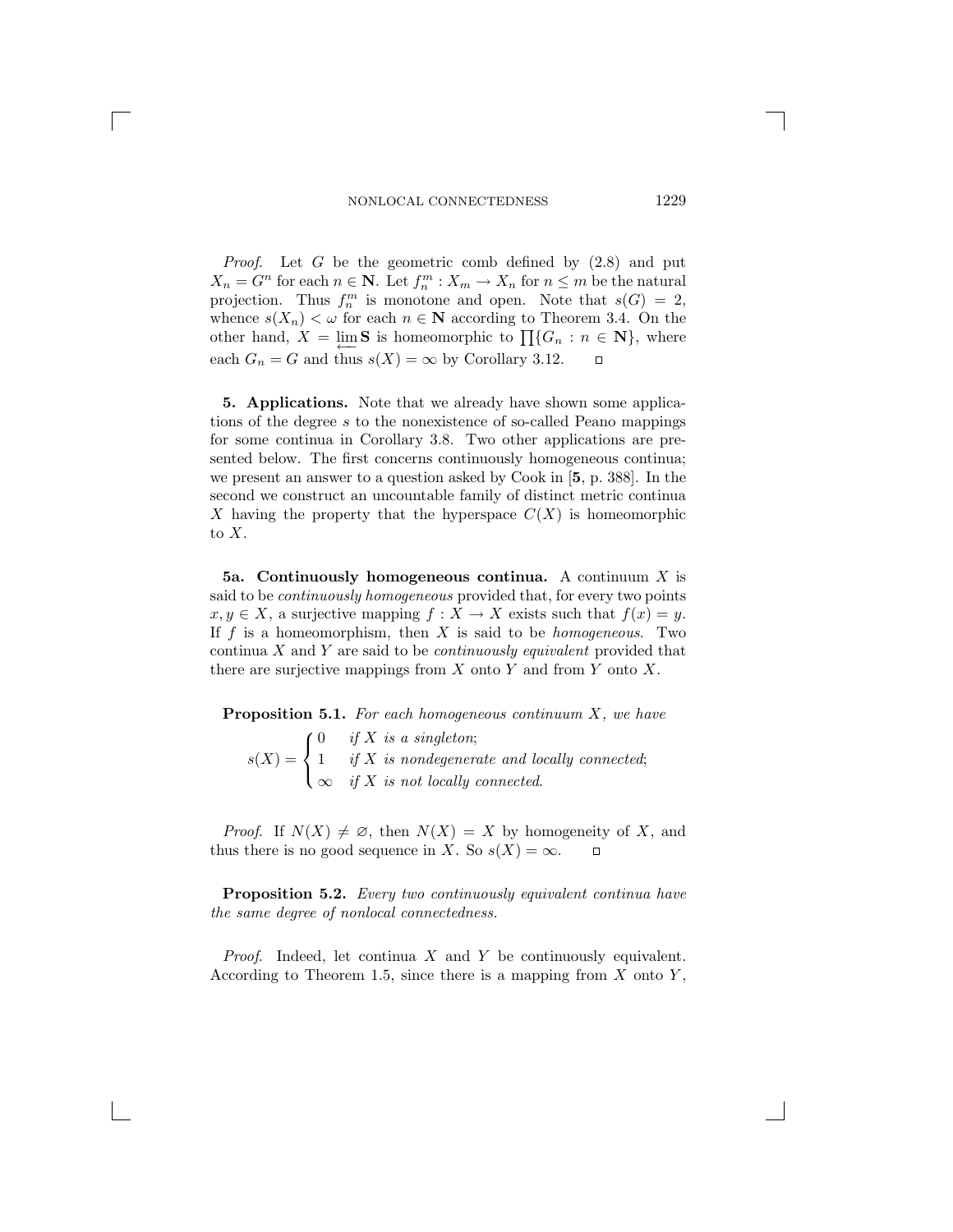we have  $s(Y) \leq s(X)$ , and since there is a mapping from Y onto X, we have  $s(X) \leq s(Y)$ . Thus  $s(X) = s(Y)$  as required have  $s(X) \leq s(Y)$ . Thus  $s(X) = s(Y)$  as required.

Cook asks in [**5**, p. 388] whether for each continuously homogeneous continuum  $X$  there exists a homogeneous continuum Y such that X and Y are continuously equivalent. Prajs in his comments to the above question states that the answer is negative, using a result of Krupski on continuous homogeneity of the harmonic fan (see [**17**, p. 346]). Below we present a full argument.

**Theorem 5.3.** *Let a nonlocally connected continuum* X *be continuously homogeneous, and let*  $s(X) < \infty$ *. Then* X *is not continuously equivalent to any homogeneous continuum.*

*Proof.* Since X is not locally connected, we have  $s(X) > 1$ . Assume on the contrary that  $X$  is continuously equivalent to a homogeneous continuum Y. Therefore, by Proposition 5.2, we have  $1 < s(X) = s(Y)$ , and  $s(Y) \leq 1$  according to Proposition 5.1. The contradiction finishes the proof.  $\Box$ the proof.

Let **G** be the set defined by  $(2.7)$ , and let F be the cone over **G**, i.e.,  $F = (\mathbf{G} \times [0,1]) / (\mathbf{G} \times \{0\})$ . Thus F is homeomorphic to the harmonic fan. It is known that  $F$  is continuously homogeneous, see [**17**, p. 346]. Since  $s(F) = 2$ , all assumptions of Theorem 5.3 are satisfied with  $X = F$ , and we get the following corollary.

**Corollary 5.4.** *The harmonic fan is not continuously equivalent to any homogeneous continuum.*

**5b. Continua homeomorphic to their hyperspaces.** Given a continuum X, the concept of the hyperspace  $C(X)$  can be extended in the following way. Let  $C^0(X) = X$ , and for each  $n \in \mathbb{N}$ , put  $C^{n+1}(X) = C(C^{n}(X))$ . Further, let  $\cup : C^{2}(X) \rightarrow C(X)$  be the *union mapping*, i.e., for each element  $\mathcal{E} \in C^2(X)$  the value  $\cup(\mathcal{E})$  is defined as the union of all members of  $\mathcal{E}$ . See [25, pp. 102, 100] for correctness and continuity of ∪, respectively.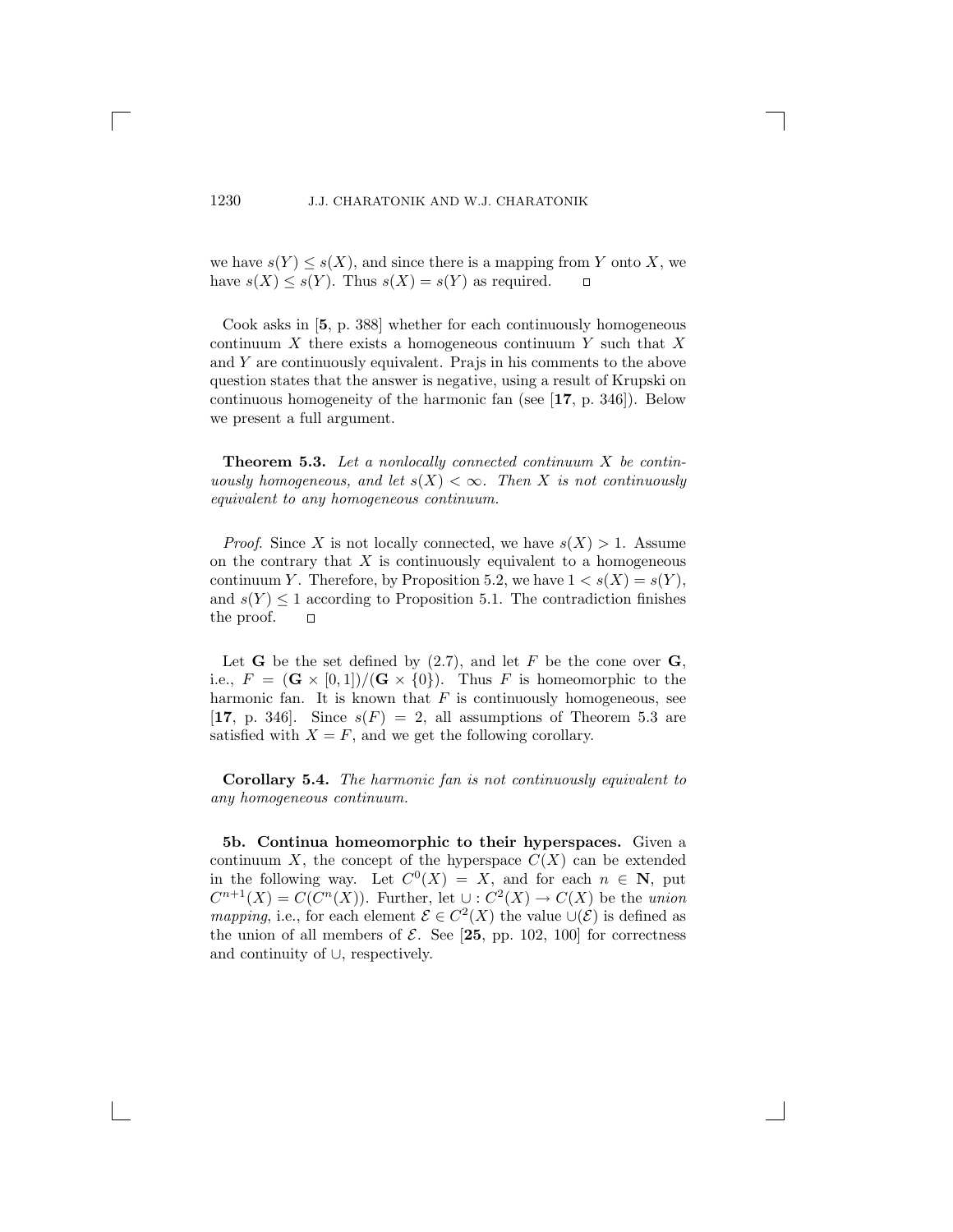**Proposition 5.5.** *For an arbitrary continuum* X*, the union mapping*  $\cup: C^2(X) \to C(X)$  *is monotone.* 

*Proof.* Let  $P \in C(X)$ . We have to show that  $\cup^{-1}(P)$  is connected. We will prove more, namely that it is arcwise connected, by showing that any element  $\mathcal{P} \in \cup^{-1}(P)$  can be joined to  $C(P) \in \cup^{-1}(P)$ by an order arc contained in  $\cup^{-1}(P)$ . Indeed, since  $\mathcal{P} \subset C(P)$ , there is an order arc from  $P$  to  $C(P)$  in  $C<sup>2</sup>(X)$ , see Fact 2.1. Since  $\bigcup(\mathcal{P}) = \bigcup(C(P)\big) = P$ , the arc is contained in  $\bigcup^{-1}(P)$ , as needed. The proof is complete. proof is complete.

It is known that the inverse limit of locally connected continua with monotone bonding mappings is locally connected, see [**2**, p. 241]. In the sequel we will need a local version of this result. Although we will use the version for inverse sequences only, we will show it in a more general form for inverse systems. Recall that  $L(X)$  denotes the set of all points of a continuum  $X$  at which  $X$  is locally connected.

**Proposition 5.6.** *Let*  $S = \{X_{\sigma}, f_{\sigma}^{\tau}, \Sigma\}$  *be an inverse system of*<br>partings X, with surjective monotone bonding mannings  $f_{\sigma}^{\tau}$  and let *continua*  $X_{\sigma}$  *with surjective monotone bonding mappings*  $f_{\sigma}^{\tau}$ *, and let*<br> $X = \lim_{\sigma \to \infty} S$  *be its limit.* If  $x = \{x : \sigma \in \Sigma\}$  is a thread satisfying  $X = \lim S$  *be its limit.* If  $x = \{x_{\sigma} : \sigma \in \Sigma\}$  *is a thread satisfying*  $x_{\sigma} \in L(X_{\sigma})$  for each  $\sigma \in \Sigma$ , then  $x \in L(X)$ .

*Proof.* Let  $U \subset X$  be a basic open set with  $x \in U$ . Thus there is an index  $\sigma_0 \in \Sigma$  such that  $U = f_{\sigma_0}^{-1}(U_{\sigma_0})$ , where  $U_{\sigma_0}$  is an open subset of  $X_{\sigma_0}$  such that  $x_{\sigma_0} \in \text{int } V_{\sigma_0} \subset U_{\sigma_0}$ , whence taking preimages under the projection  $f_{\sigma_0}$  we have

$$
x \in f_{\sigma_0}^{-1}(x_{\sigma_0}) \subset f_{\sigma_0}^{-1}(\text{int } V_{\sigma_0}) \subset f_{\sigma_0}^{-1}(V_{\sigma_0}) \subset f_{\sigma_0}^{-1}(U_{\sigma_0}) = U.
$$

Since the projections  $f_{\sigma}$  are monotone, see [2, p. 241], the set  $V =$  $f_{\sigma_0}^{-1}(V_{\sigma_0})$  is a continuum containing the point x in its interior (because  $f_{\sigma_0}^{-1}$  (int V) is open) and contained in  $U$  as needed. Thus  $x \in I(X)$  $f_{\sigma_0}^{-1}(\text{int } V_{\sigma_0})$  is open), and contained in U, as needed. Thus  $x \in L(X)$ .

In the next proposition we shall use the concept of an induced mapping. We recall its definition. Given two continua  $X$  and  $Y$  and a mapping  $f: X \to Y$ , we denote by  $C(f): C(X) \to C(Y)$  the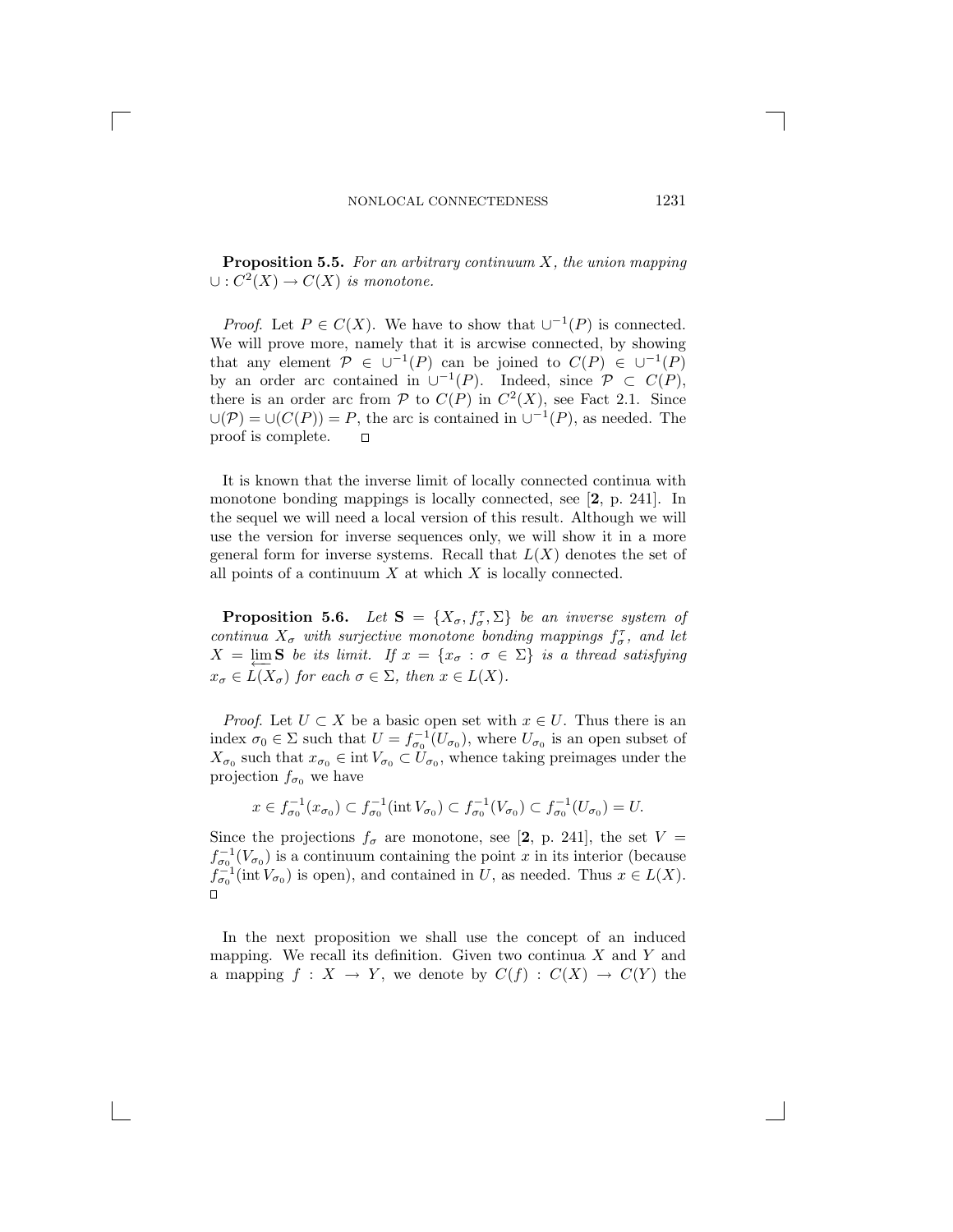mapping *induced* by f, i.e., defined by the condition  $C(f)(A) = f(A)$ for each  $A \in C(X)$ . More generally, for  $n \in \mathbb{N}$ , we define inductively  $C^n(f) : C^n(X) \to C^n(Y)$  by:  $C^0(f) = f$  and  $C^{n+1}(f) = C(C^n(f)).$ 

If the mapping f is a surjection, then  $C(f)$  does not have to be surjective, unless f is *weakly confluent*, that is, provided that for each subcontinuum Q of Y some component of  $f^{-1}(Q)$  is mapped onto Q under f, see [**25**, p. 24].

The idea of the proof of the next proposition is taken from [**21**, p. 325], where the hyperspaces of all nonempty closed subsets and the corresponding induced mappings were discussed.

**Proposition 5.7.** *For an arbitrary continuum X, consider an inverse sequence*  $S = \{C^n(X), f_n^m, N \setminus \{0\}\}\$ , where for each  $n \in N \setminus \{0\}$ *inverse sequence*  $\mathbf{S} = \{C^n(X), f_n^m, \mathbf{N} \setminus \{0\}\}\$ , where for each  $n \in \mathbf{N} \setminus \{0\}$ <br>the bonding manning  $f^{n+1} \cdot C^{n+1}(X) = C(C^n(X)) \rightarrow C^n(X)$  is the *the bonding mapping*  $f_n^{n+1}$  :  $C^{n+1}(X) = C(C^n(X)) \rightarrow C^n(X)$  *is the induced union mapping i.e.*  $f^{n+1} = C^{n-1}(\Box)$  *HV*  $\Box$  lim**S** then *induced union mapping, i.e.,*  $f_n^{n+1} = C^{n-1}(\cup)$ *.* If  $Y = \lim_{n \to \infty} S$ *, then*  $G(Y) = I$  $C(Y)$  *is homeomorphic to Y.* 

*Proof.* The mapping  $f_1^2 = \cup$  is monotone according to Proposition 5. Since monotoneity of a mapping between continua implies (even 5.5. Since monotoneity of a mapping between continua implies (even is equivalent to) monotoneity of the induced mapping between hyperspaces of subcontinua (see [**25**, p. 204]; compare [**26**, p. 750] and [**13**, p. 241]), the bonding mappings in **S** are monotone, thus obviously weakly confluent, hence onto by the above-mentioned argument. Applying the functor  $C$  both to the spaces and to the bonding mappings of the sequence  $S$ , we get a new inverse sequence  $C(S)$  of continua with monotone onto (induced) bonding mappings. Using a homeomorphism between  $C(Y)$  and  $\varprojlim_{Y} C(S)$ , see [25, pp. 171, 174], we see that  $C(Y)$  is homeomorphic to  $Y$ , as required.  $\Box$ is homeomorphic to  $Y$ , as required.

**Theorem 5.8.** *For each ordinal number* β*, there exists a continuum* Y, metrizable if  $\beta < \omega_1$ , such that  $s(Y) = \beta$  and that  $C(Y)$  is *homeomorphic to* Y *.*

*Proof.* Let  $X = X(\beta)$  be the smooth arboroid defined in Proposition 2.9, and let  $Y = \lim S$ , where S is the inverse sequence as in Proposition 5.7. Then  $C(Y)$  is homeomorphic to Y. Using the pro-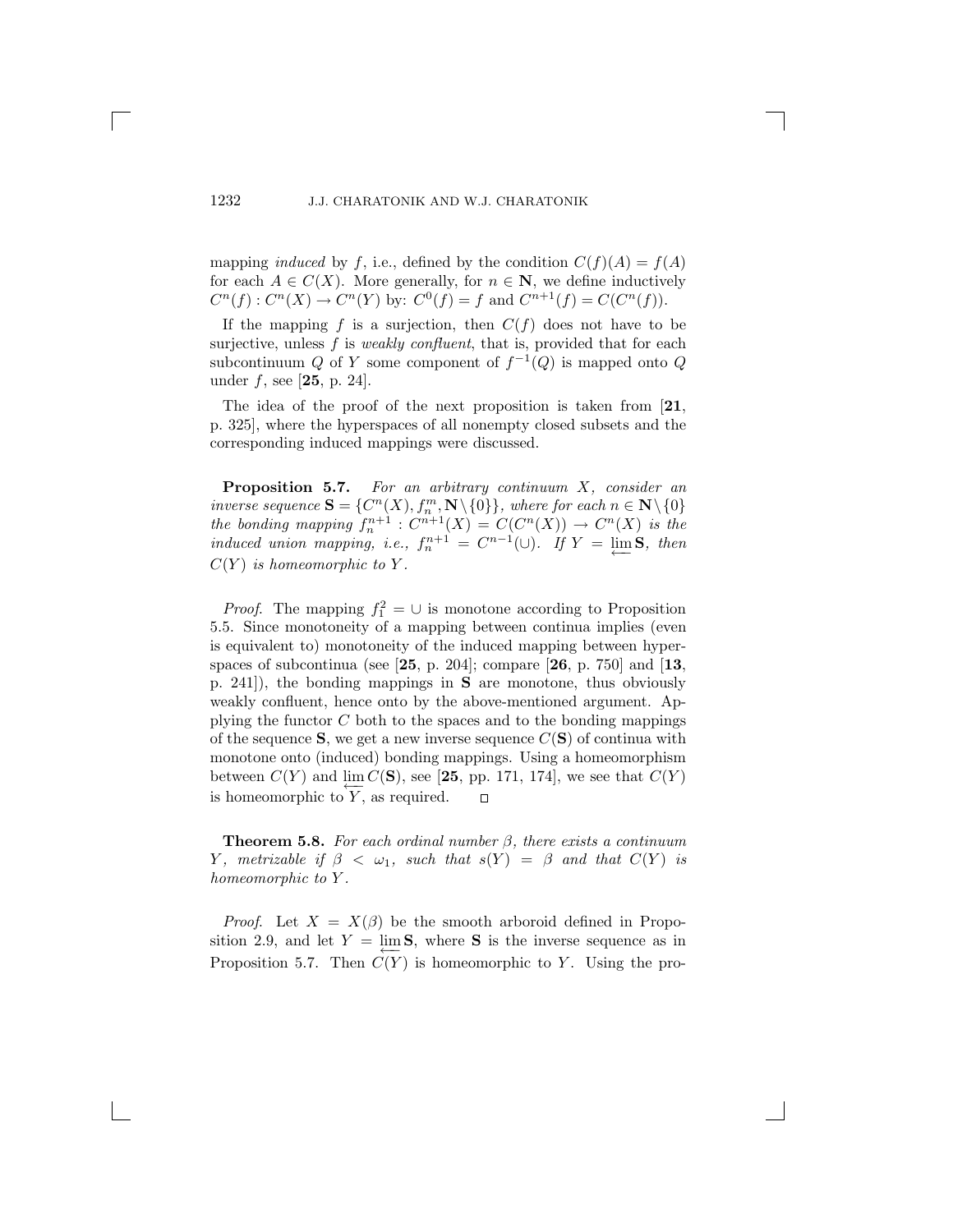jection from the inverse limit Y onto the first factor  $C(X)$  of **S**, by Theorem 1.5 we have  $\beta = s(C(X)) \leq s(Y)$ .

To show the inequality  $s(Y) \leq \beta$ , we need to construct a good sequence of length  $\beta$  in Y. Let  $\{X_\alpha : \alpha \leq \beta\}$  be a good sequence in X. For each  $\alpha \leq \beta$ , consider the inverse sequence  $\mathbf{S}(\alpha)$  =  $\{C^n(X_\alpha), f_n^m | C^m(X_\alpha), \mathbf{N} \setminus \{0\}\}\$ and let  $Y_\alpha = \varprojlim_{\alpha \to \infty} \mathbf{S}(\alpha)$ . We will show that the sequence  $\mathcal{Y} = \{Y_{\alpha} : \alpha \leq \beta\}$  is good in Y, i.e., that conditions  $(1.3.1)$ – $(1.3.5)$  are satisfied for  $\mathcal{Y}$ .

Conditions  $(1.3.1)$  and  $(1.3.2)$  are obvious.  $(1.3.4)$  follows from commutativity of the inverse limit operation with the intersection of a decreasing transfinite sequence of continua. Condition (1.3.5) follows from the fact that  $C(\emptyset) = \emptyset$  and that  $C({x}) = ({x})$ . It remains to show (1.3.3). Fix  $\gamma < \beta$ . Take a thread  $y = \{y_n : n \in \mathbb{N} \setminus \{0\}\}\in N(Y_\gamma)$ . By Proposition 5.6 and Lemma 2.3, we have  $y_1 \in N(C(X_\gamma))$ . Since the sequence  $\mathcal{Z} = \{C(X_\alpha): \alpha \leq \beta\}$  is good in  $C(X)$  by Proposition 2.4, we infer from condition (1.3.3) for Z that  $y_1 \in C(X_{\gamma+1})$  and, consequently,  $y \in Y_{\gamma+1}$ , as needed.

This shows that  $s(Y) \leq \beta$ . Finally, since the limit of a countable inverse system of metric spaces is metric, the metrizability of Y in the case  $\beta < \omega_1$  follows. The proof is then complete. case  $\beta < \omega_1$  follows. The proof is then complete.

**Corollary 5.9.** *There exists an uncountable family of metrizable continua* Y *having the property that*  $C(Y)$  *is homeomorphic to* Y.

**5c. Continuous images of the harmonic fan.** Recall once more that local connectedness of continua is preserved under the inverse limit operation provided that the bonding mappings are monotone surjections, [**2**, p. 241]. In the metric case being locally connected is equivalent to being a continuous image of the closed unit interval. Therefore, it is natural to ask if this theorem can be generalized to the statement that the property of being a continuous image of a continuum  $X$  is preserved by the inverse limit operation (for inverse sequences), provided that the bonding mappings are monotone surjections. In the hierarachy of continua with the quasi-order  $\leq$  defined by

 $X \leq Y$  if there is a surjective mapping of Y onto X,

the class of locally connected continua is the least element. By a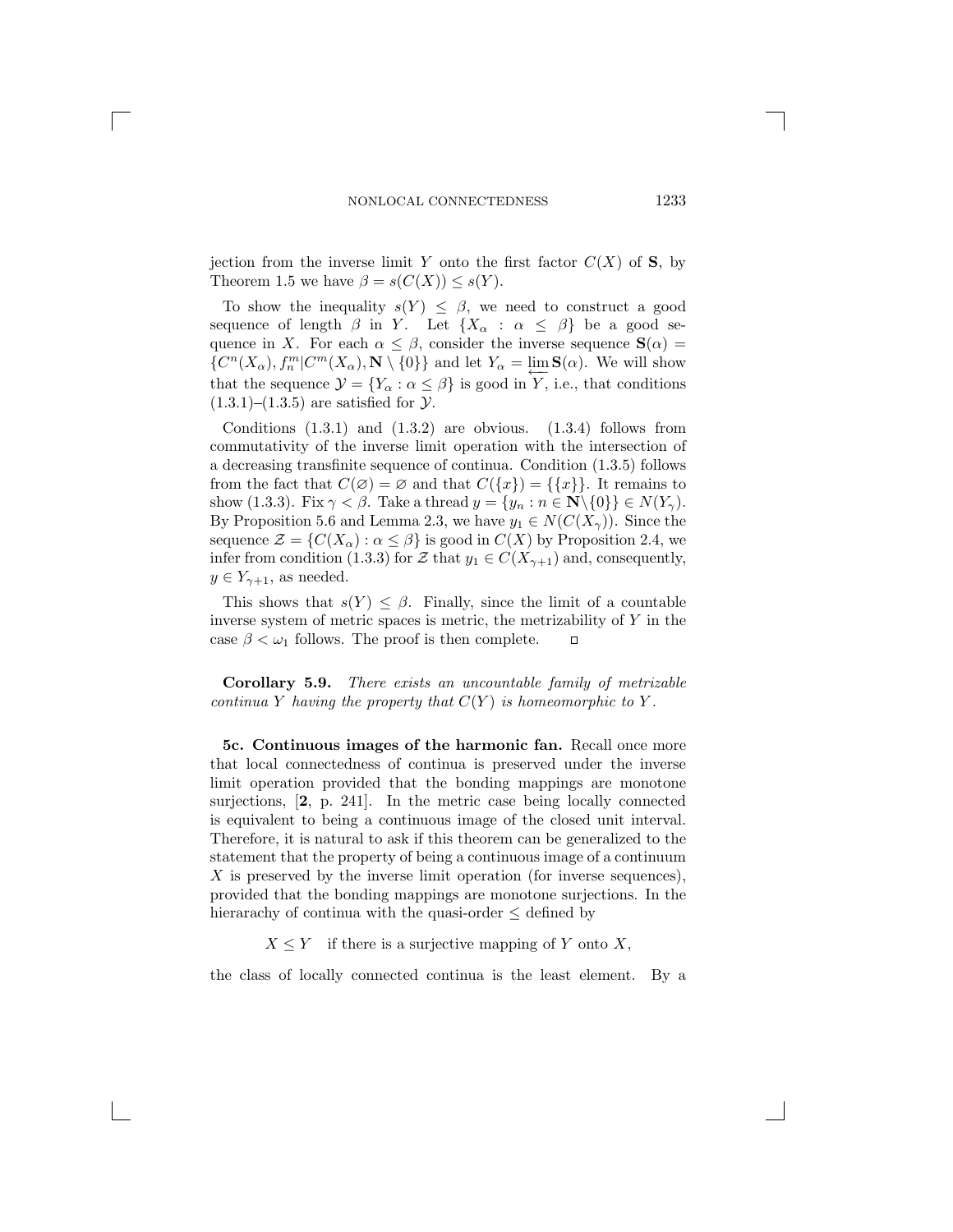theorem of Bellamy  $\left[1, p. 107\right]$  there is exactly one class  $\mathcal{H}$  located in this hierarchy just above the class of locally connected metric continua. This class is composed of elements *continuously equivalent to* the harmonic fan, i.e., of such continua which are images and preimages of the harmonic fan. Another interesting property of the class  $\mathcal H$  is shown in [**29**].

We will show that being in the class  $\mathcal H$  is not preserved by limits of inverse sequences of continua with monotone surjective bonding mappings.

**Example 5.10.** There is an inverse sequence  $S = \{X_n, f_n^m, N\}$  continua X, with monotone surjective bonding mannings  $f^m$  such of continua  $X_n$  with monotone surjective bonding mappings  $f_n^m$  such that  $X_n$  is a continuous image of the harmonic fan  $F_n$  for each positive that  $X_n$  is a continuous image of the harmonic fan  $F_H$  for each positive integer  $n$ , while lim S is not.

*Proof.* Let continua  $X_n$  and mappings  $f_n^m$  be as in Example 4.2. Since  $\lim_{n \to \infty} S = 3$  and  $s(F_n) = 2$  we see by Theorem 1.5 that  $\lim_{n \to \infty} S \neq H$  $s(\lim_{\longleftarrow} S) = 3$  and  $s(F_H) = 2$ , we see by Theorem 1.5 that  $\lim_{\longleftarrow} S \notin \mathcal{H}$ .

To see that each  $X_n$  is a continuous image of  $F_H$ , we need an auxiliary construction. Denote by  $F_{n_H}$  the one-point union of n copies of  $F_H$  with all the vertices identified. Let  $H$  be the closure of the harmonic sequence  $\{1/n : n \in \mathbb{N}\}\$ . Note that  $F_H$  is homeomorphic to  $(H \times [0,1])/(H \times \{0\})$  and that  $F_{2H}$  is homeomorphic to  $(H \times$  $[-1, 1]/(H \times \{0\})$ . For  $\langle c, t \rangle \in F_H$ , define

$$
g(\langle c, t \rangle) = \begin{cases} \langle c, 2t \rangle & \text{if } t \in \left[0, \frac{1}{2}\right], \\ \langle c, 3 - 4t \rangle & \text{if } t \in \left[\frac{1}{2}, 1\right]. \end{cases}
$$

Thus, g maps  $F_H$  onto  $F_{2H}$ . Repeating this procedure finitely many times, we can find a surjective mapping from  $F_H$  onto  $F_{nH}$  for each  $n \in \mathbf{N} \setminus \{0\}.$ 

Now we will describe, for each  $n \in \mathbb{N}$ , a surjective mapping f:  $F_{(n+1)H} \to X_n$ . Map homeomorphically the set of end points of the first harmonic fan in  $F_{(n+1)H}$  onto the set of end points of  $X_0$ . Next map, also homeomorphically, the set of end points of the ith harmonic fan in  $F_{(n+1)H}$  onto the set of end points  $A_{i-1} \subset X_n$  for  $i \in \{2, \ldots, n+1\}$ . If v is the vertex of  $F_{(n+1)H}$ , let  $f(v) = \langle 0, 1 \rangle \in X_0 \subset X_n$ . Thus f is defined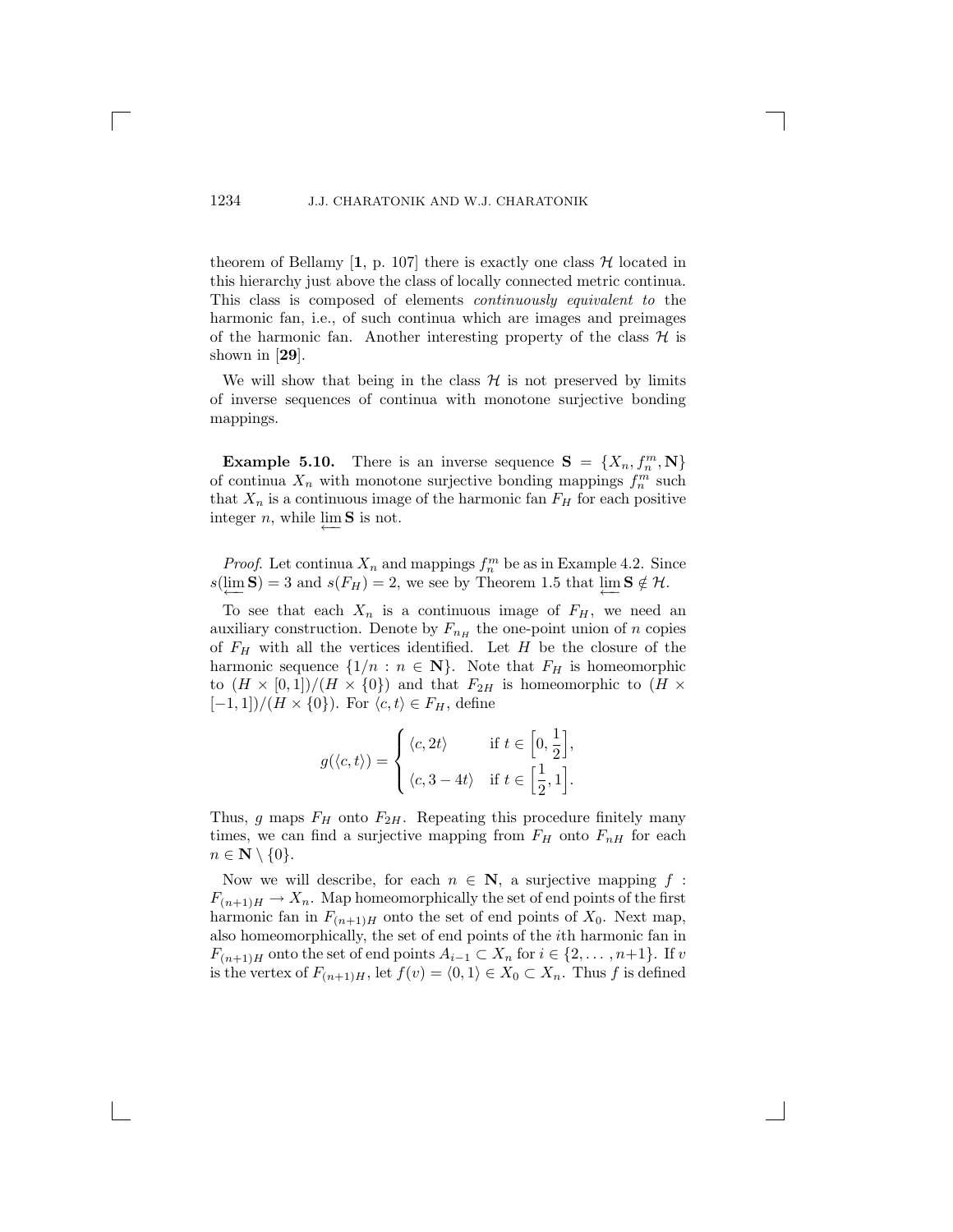on the set E of end points of  $F_{(n+1)H}$  and on the vertex v. Using the coordinates in  $F_{(n+1)H} = (E \times [0,1])/(E \times \{0\})$  we define  $f(\langle c, t \rangle) \in X_n$ as the point in the arc  $f(v)f(\langle c, 1 \rangle)$  such that the length of the subarc  $f(v)f(\langle c, t \rangle)$  equals t times the length of the arc  $f(v)f(\langle c, 1 \rangle)$ . One can verify that  $f$  is continuous.

The composition of g and f maps  $F_H$  onto  $X_n$ . This finishes the roof.  $\square$ proof.

#### REFERENCES

**1.** D.P. Bellamy, Continuous mappings between continua, in Topology, metric spaces, generalized metric spaces, and continua (Proceed. Topology Confer., Guilford College, Greensboro 1979), Guilford College, Greensboro, NC, 1980, pp.  $101 - 111.$ 

**2.** C.E. Capel, *Inverse limit spaces*, Duke Math. J. **21** (1954), 233–245.

**3.** J.J. Charatonik, Two invariants under continuity and the incomparability of fans, Fund. Math. **53** (1964), 187-204.

4.  $\longrightarrow$ , Local connectedness and connected open functions, Portugal. Math. 53 (1996), 503-514.

**5.** H. Cook, W.T. Ingram and A. Lelek, A list of problems known as Houston problem book, in Continua with the Houston problem book (H. Cook, W.T. Ingram, K.T. Kuperberg, A. Lelek and P. Minc, eds.), M. Dekker, New York, 1995, pp. 365 398.

**6.** J. Dugundji, Topology, Allyn and Bacon, Boston, 1966.

**7.** C. Eberhart, Continua with locally connected Whitney continua, Houston J. Math. 4 (1978), 165-173.

**8.** R. Engelking, General topology, Heldermann Verlag, Berlin, 1989.

**9.** R. Engelking and A. Lelek, Cartesian products and continuous images, Colloq. Math. **8** (1961), 27-29.

**10.** S.P. Franklin and A.D. Wallace, The least element map, Colloq. Math. **25**  $(1966), 217 - 221.$ 

**11.** J.T. Goodykoontz, Jr., Connectedness im kleinen and local connectedness in  $2^X$  and  $C(X)$ , Pacific J. Math. **53** (1974), 387-397.

**12.** J.G. Hocking and G.S. Young, Topology, Addison-Wesley, Reading, 1961.

**13.** H. Hosokawa, Induced mappings on hyperspaces, Tsukuba J. Math. **21** (1997), 239-250.

**14.** S. Iliadis, On classification of hereditarily decomposable continua, Moskov. Univ. Math. Bull. **29** (1974), 94-99.

**15.** A. Illanes and S.B. Nadler, Jr., Hyperspaces, M. Dekker, New York, 1999.

**16.** H. Katsuura, The nonexistence of a continuous surjection from a continuum onto its square, Proc. Amer. Math. Soc. 111 (1991), 1129-1140.